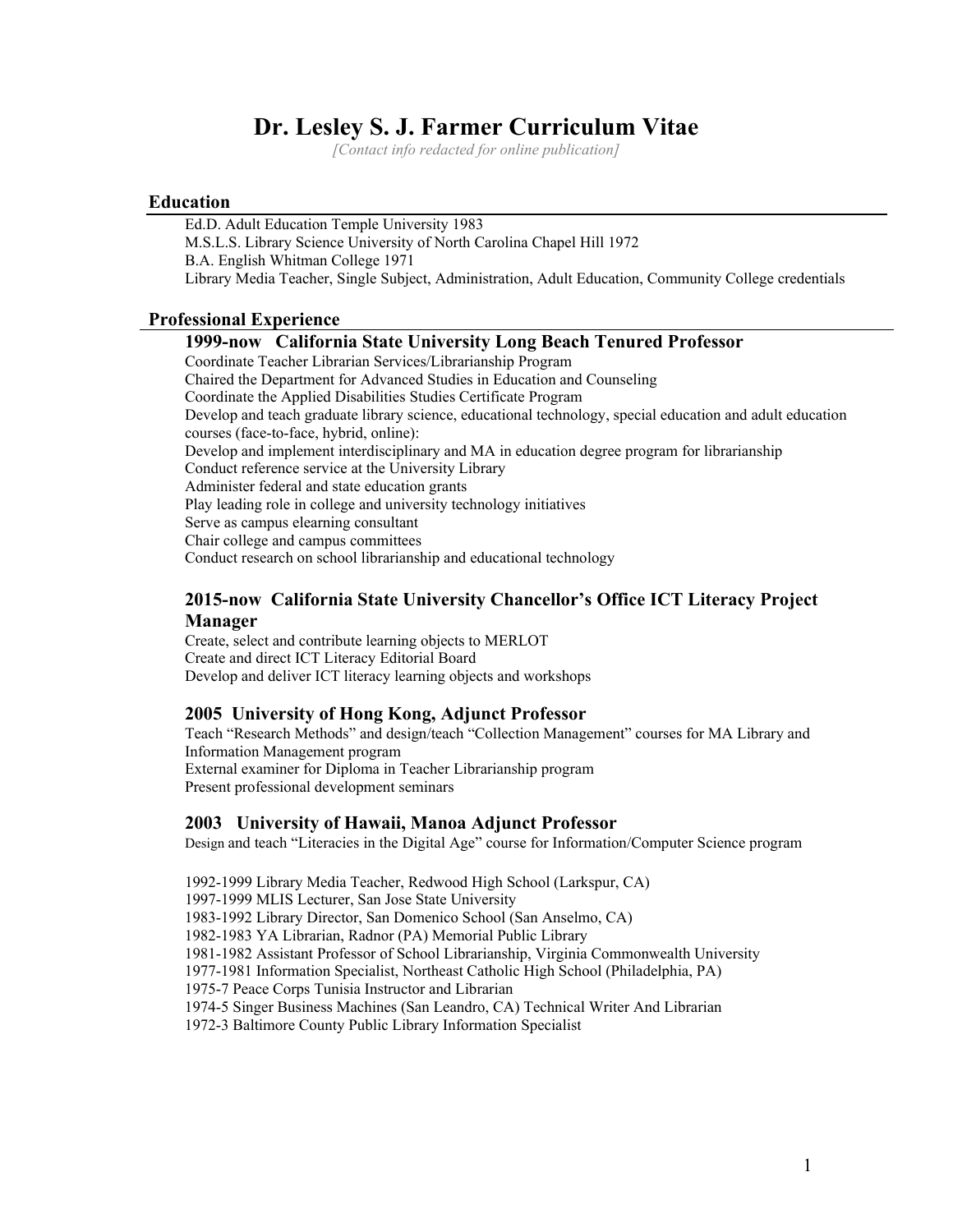#### **Publications**

# • **Books:**

- (2021). *Fake news in context*. New York: Routledge.
- (2020). *Impactful community-based literacy projects.* Chicago: American Library Association
- (2017). *Literacy matters! Using research to promote literacy and reading in libraries*. The Hague, Netherlands: International Federation of Library Associations.
- (2017). *Managing the successful school library*. Chicago: American Library Association.
- (2016). *Library improvement through data analytics*. With A. Safer. New York: Neal-Schuman/ALA.
- (2015). *Information and digital literacies: A curricular guide for middle school and high school librarians.* Rowman & Littlefield.
- (2014). *Introduction to reference and information services for today's school libraries*. Rowman & Littlefield.
- (2013). *Library services for youth with autism spectrum disorders.* Chicago: American Library Association.
- (2012). Ed. *Youth-serving libraries in Japan, Russia, and the U.S.* Greenwich, CT: Scarecrow Press.
- (2012). *Pedagogical and andragogical teaching and learning with information communication technologies.*  With V. Wang, J. Parker, & P. Golubski. Hershey, PA: Information Science.
- (2011). *Instructional design for librarians and information professionals*. New York: Neal-Schuman.
- (2011). *Using research to promote literacy and reading.* With I. Stricevic. Hague: Intl. Federation of Library Assns.
- (2011). *Using qualitative methods in action research: How librarians can get to the why of data.* With D. Cook. Chicago: American Library Assn.
- (2010). With Marc McPhee. *Neal-Schuman technology management handbook for school library media centers.* New York: Neal-Schuman.
- (2009). *Your school library: Check it out!* Westport, CT: Libraries Unlimited.
- (2008). *Teen girls and technology.* New York: Teachers College Press.
- (2007). *Information literacy assessment in K-12 settings.* With James Henri. Greenwich, CT: Scarecrow Press.
- (2007). *The human side of reference and information service; Adding value in the digital world.* Editor. London: Chandos.
- (2007). *Collaborating with administrators and educational support staff.* New York: Neal-Schuman.
- (2005). *Librarians, literacy, and the promotion of gender equity.* Jefferson, NC: McFarland.
- (2005). *Technology-infused instructional design for the educational community.* Greenwich, CT: Scarecrow Press.
- (2005). *Digital inclusion, teens, and your library.* Westport, CT: Libraries Unlimited.
- (2003). *How to conduct action research.* Chicago: American Library Assn.
- (2003). *Student success and library media programs: A systems approach to what the research says.* Westport, CT: Libraries Unlimited.
- (2001). *Teaming with opportunity: Media programs, community constituencies, and technology.* Englewood, CO: Libraries Unlimited.
- (1999). *Partnerships for lifelong learning.* Worthington, OH: Linworth.
- (1999). *Cooperative learning activities in the library media center.* rev. ed. Englewood, CO: Libraries Unlimited.
- (1999). *Go figure: Math power through sports.* Englewood, CO: Libraries Unlimited.
- (1998). [with W. Fowler]. *More than information: The role of the library media center in the multimedia classroom.* Worthington, OH: Linworth.
- (1997). *Training student library staff.* Worthington, OH: Linworth.
- (1996). *Informing young women: Gender equity through literary skills.* Jefferson, NC: McFarland.
- (1995). *Workshops for teachers.* Worthington, OH: Linworth.
- (1995). *Leadership within the school library and beyond.* Worthington, OH: Linworth.
- (1993). *When your library budget is almost zero.* Englewood, CO: Libraries Unlimited.
- (1992). *Creative partnerships: Librarians and teachers working together.* Worthington, OH: Linworth.
- (1992). *Young adult services in the small library.* American Library Association.
- (1992). [with J. Hewlett]. *I speak HyperCard.* Englewood, CO: Libraries Unlimited.
- (1991). *Cooperative learning activities in the library media center.* Libraries Unlimited.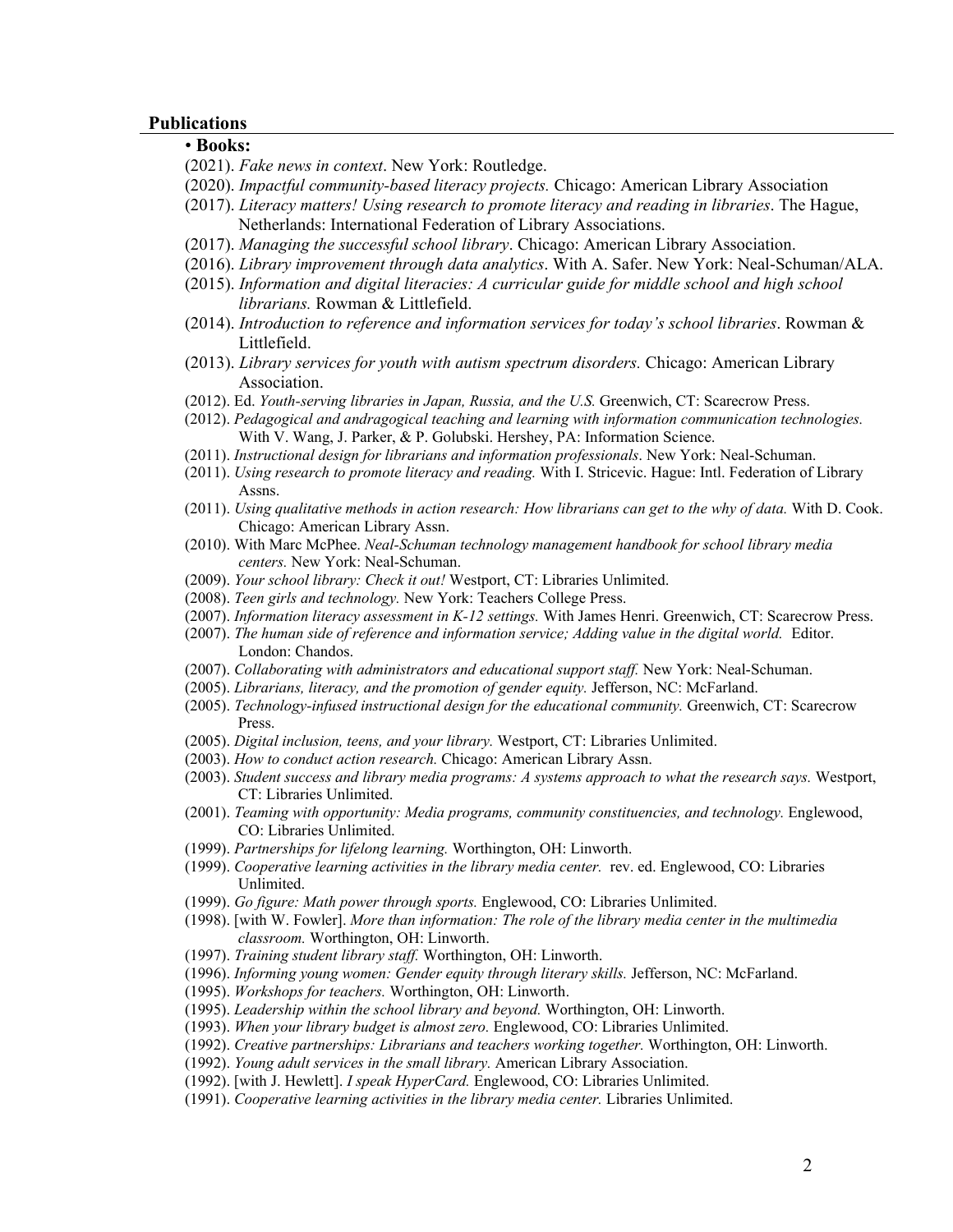## • **Refereed Chapters:**

- (2021). Cataloging for youth. In G. Hoffman (Ed.), *Cataloging and classification: Back to basics.* New York, NY: Taylor & Francis.
- (2021). Children's searching behavior: Implications for cataloging. In M. Zwierski, J. Fountain, & M. McCroskey (eds.), *Cataloging correctly for kids* (6<sup>th</sup> ed.). Chicago: American Library Assn.
- (2021). Media literacy for civic engagement and global citizenship. In P. Robinson, K. Williams,  $\&$ M. Stojanovic (Eds.), *Global citizenship for adult education: Advancing critical literacies for equity and social justice* (pp. 296-305). New York, NY: Routledge.
- (2021). Instructional design and online standards. In *Research anthology on developing effective online learning courses* (chapter 23: pp. 412-430). Hershey, PA: ICT Global.
- (2020). Data literacy via fake news. Transitioning to college: Impact of high school librarians. In E. Langran (Ed.), *Proceedings of SITE Interactive 2020 Online Conference* (pp. 108-113, 430- 439). Online: Association for the Advancement of Computing in Education (AACE).
- (2020). Educating with technology for youth's civic engagement. In M. Bishop et al. (Eds.), *Handbook of research in educational communications and technology: Learning design* (5<sup>th</sup>) ed.) (pp. 401-422). Cham, Switzerland: Springer.
- (2020). Health mediaries and their partnerships with librarians. In P. Dalrymple & B. Galvin (Ed.), *Growing community health literacy through libraries* (pp. 224-242)*.* Berlin, Germany: De Gruyter.
- (2020). Instructional design and online standards. In C. Sistek-Chandler (Ed.), *Exploring online learning through synchronous and asynchronous instructional methods.* Hershey, PA: IGI Global.
- (2020). Foreword. In V. Gubnitskaia & C. Smallwood (Eds.), *Homeschooling and libraries: New solutions and opportunities* (pp. 3-6). Jefferson, NC: McFarland.
- (2019). Beyond textbooks: Sources of good virtual training. In J. Keengwe (Ed.), *Handbook on virtual training and mentoring of online instructors* (pp. 182-200). Hershey, PA: IGI Global.
- (2019). Globalization and localization in online settings. In L. Kyei-Blankson, J. Blankson, & E. Ntuli (Eds.), *Care and culturally responsive pedagogy in online settings* (pp. 168-191). Hershey, PA: IGI Global.
- (2019). Gender issues in teen technology use to find health information. In A. Jobér, M. Andrée & M. Ideland (Eds.), *Future educational challenges from science and technology perspectives. XVIII IOSTE Symposium book of proceedings* (pp. 101-108). Malmö, Sweden: Malmö University. Retrieved from https://doi.org/10.24834/978-91-7104-971-1
- (2018). Action research. In B. Patterson (Ed.), *Research methods for librarians and educators* (pp. 50-60). Santa Barbara, CA: ABC-CLIO.
- (2018). Integrating ICT literacy through OERs. In V. Gurnitskaia & C. Smallwood (Eds.), *The relevant library* (pp. 78-87). Jefferson, NC: McFarland.
- (2018). The role of librarians in blended courses. In S. Keengwe (Ed.,), *Handbook of research on blended learning and pedagogical professional development in higher education* (pp. 122- 138)*.* Hershey, PA: IGI Global.
- (2018). Technology aspects of information literacy in the workplace. ICT literacy integration: Issues and sample efforts. Informatization and digital citizenship. In Information Resources Management Association (Ed.), *Information and technology literacy: Concepts, methodologies, tools, and applications* (pp. 1184-1203; 1431-1452; 2003-2021). Hershey, PA: IGI Global.
- (2018). Learner-developed case studies on ethics: Collaborative reflection between school librarians and education technology learners. In A. Blackburn, I. Chen & R. Pfeiffer (Eds.), *Emerging trends in cyber ethics and education* (pp. 131-163)*.* Hershey, PA: IGI Global.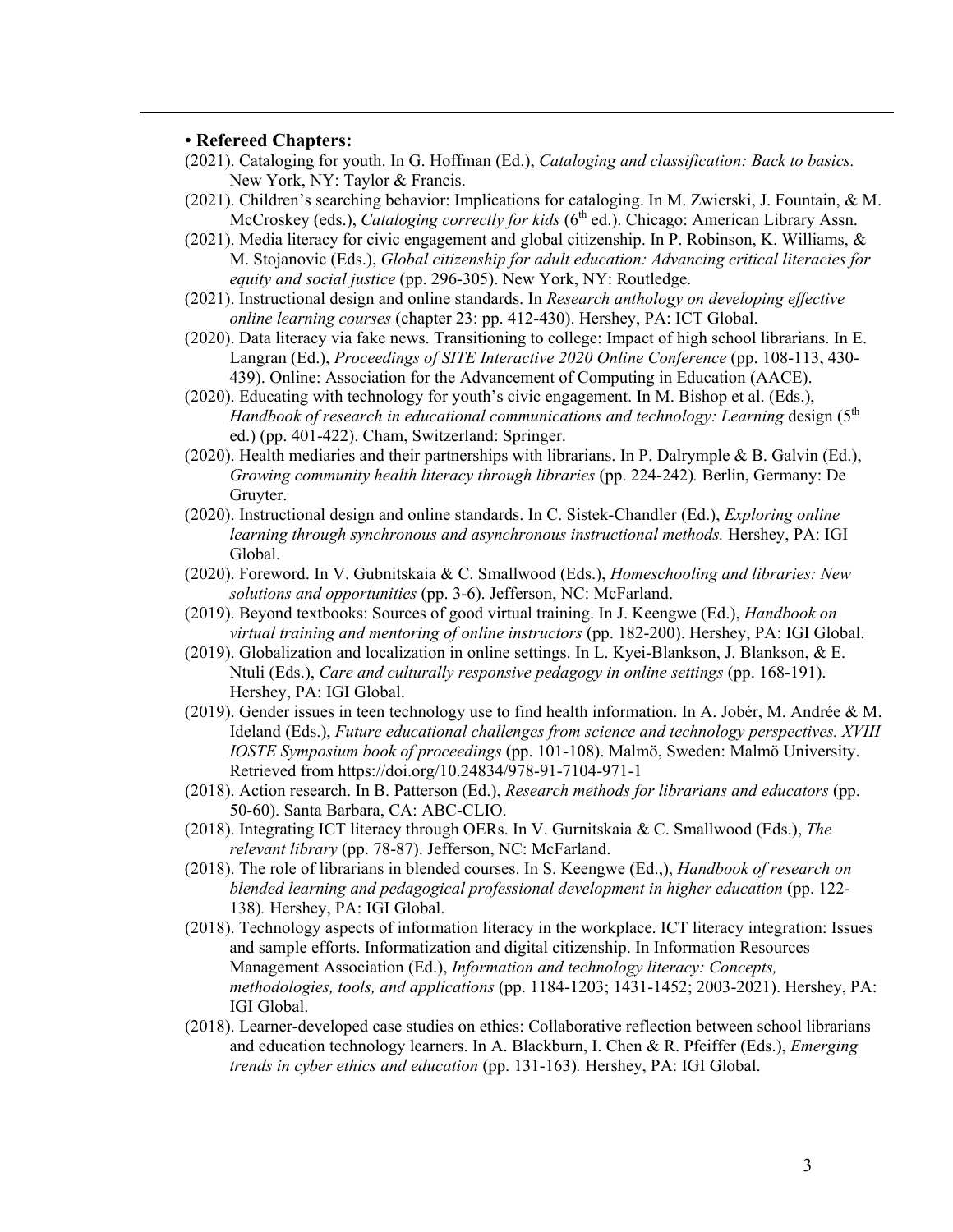- (2018). Extensions of content analysis in the creation of multimodal knowledge representations. In V. Wang & T. Reio, Jr. (Eds.), *Handbook of research on innovative techniques, trends, and analysis for optimized research methods* (pp. 63-81). Hershey, PA: IGI Global.
- (2018). Developing and using standards to improve school library education. In B. Schultz-Jones & D. Oberg (Eds.), *Global action on school library education and training* (pp. 28-36). Berlin: De Gruyter.
- (2018). Pro-active digital citizenship: Strategies for educators. In V. Wang (Ed.), *Handbook of research on positive scholarship for global K-20 education* (pp. 62-79). Hershey, PA: IGI Global.
- (2018). With L. Snyder & L. Sampsel. The ACRL framework: A new paradigm for music information literacy, in the context of performance and composition. In K. Abromeit (Ed.), *Ideas, strategies, and scenarios in music information literacy* (pp. 3-14). Middleton, WI: Music Library Association.
- (2017). Optimizing OERs for optimal ICT literacy in higher education. In J. Keengwe (Eds.,) *Handbook of research on mobile technology, constructivism, and meaningful learning* (pp. 366-390). Hershey, PA: IGI Global.
- (2017). Collective intelligence in online education. In J. Keengwe (Ed.), *Handbook of research on pedagogical models for next-generation teaching and learning* (pp. 285-305). Hershey, PA: IGI Global. Hershey, PA: IGI Global.
- (2017). Educational technology and intellectual property. In M. Khosrow-Pour (Ed.), *Encyclopedia of information science and technology* (pp. 2477-2491). Hershey, PA: IGI Global.
- (2017). With E. Bernal. Evaluating a professional development program for course redesign with technology: The faculty end-user experience. In R. Roscoe (Ed.), *End-user considerations in educational technology design* (pp. 316-336). Hershey, PA: IGI Global.
- (2017). Connecting with the University of Hong Kong for program and professional development. In C. Constantinou, M. Miller, & K. Schlesinger (Eds.), *International librarianship: Developing professional, intercultural, and educational leadership* (pp. 15-26). Albany, NY: State University of New York Press.
- (2017). ICT literacy integration: Issues and sample efforts. In S. Keengwe (Ed.), *Handbook of research on transformative digital content and learning technologies* (pp. 59-80). Hershey, PA: IGI Global.
- (2017). Data analytics for strategic management: Getting the right data. Managing portable technologies for special education. Strategic management from within. Quantitative data analysis for quality control in strategic management. In V. Wang (Ed.), *Encyclopedia of strategic leadership and management* (pp. 813-825, 982-992, 1100-1110, 1464-1473). Hershey, PA: IGI Global.
- (2016). Portable technology for special education. In *Oxford bibliographies in education*. New York, NY: Oxford University Press.
- (2016). Using virtual environments to transform collective intelligence. In B. Baggio (Ed.), *Analyzing digital discourse and human behavior in modern virtual environments* (pp.149-163). Hershey, PA: Information Science Reference.
- (2015). The symbiotic relationship between standards and programs in school library education: California's experience. In B. Schultz-Jones & D. Oberg (Eds.), *Global action on school library guidelines* (pp. 209-219). Berlin, Germany: DeGruyter.
- (2015). Why go international? Professional benefits. In G. Dickinson & J. Repman (Eds.), *School library management* (pp. 314-316). Westport, CT: Linworth.
- (2014). Information architecture and the comic arts. In V. Wang (Ed.), *Handbook of research on scholarly publishing and research methods* (pp. 253-272). Hershey, PA: IGI Global.
- (2014). The transformation of collective intelligence. In V. Wang & V. Bryan (Eds.), *Androgogical and pedagogical methods for curriculum and program development* (pp. 323-341). Hershey, PA: IGI Global.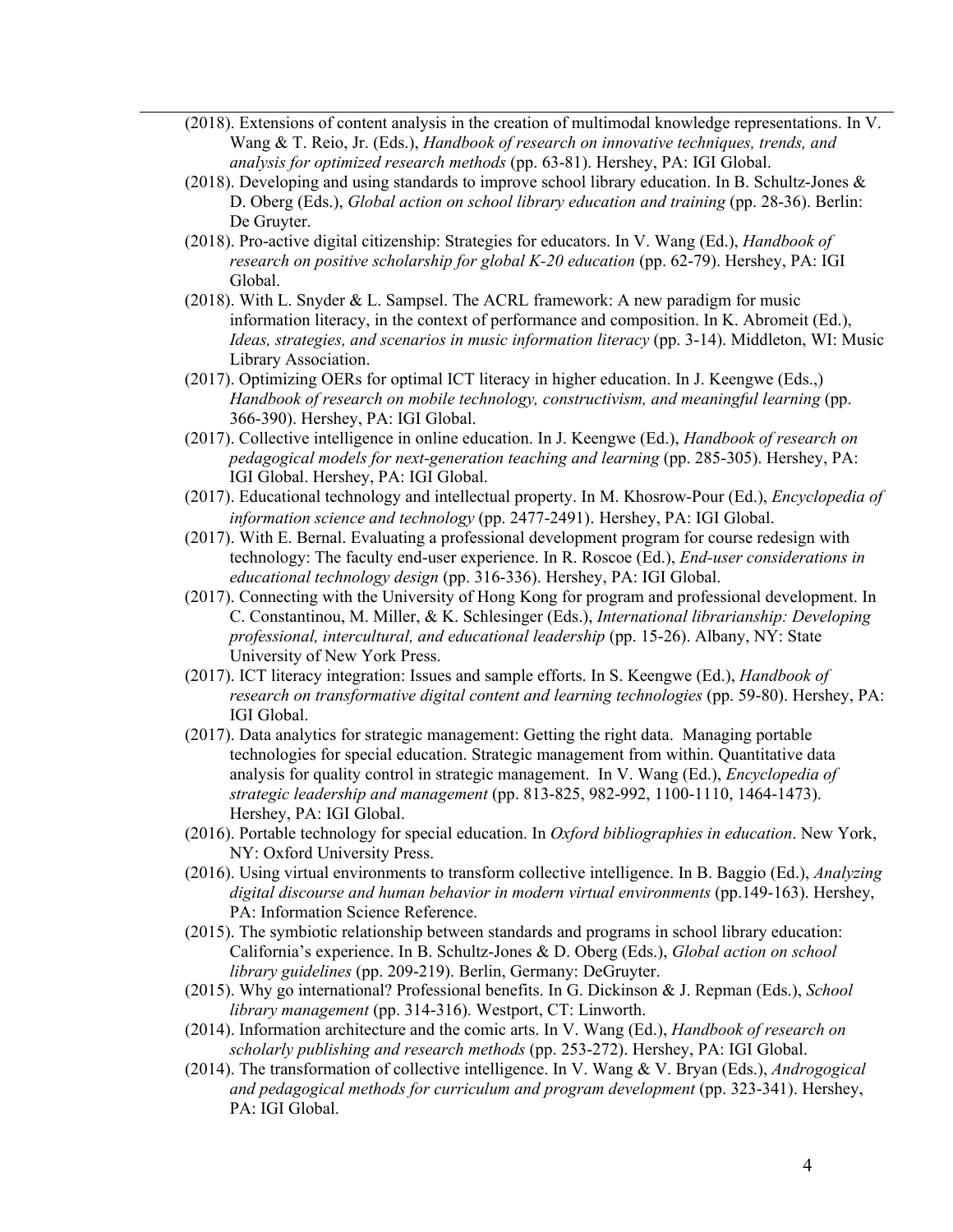- (2014). Using narrative inquiry for online educational assessment. In A. Piña & A. Mizell (Eds.), *Real-life distance education* (pp. 81-91). Charlotte, NC: Information Age Publishing.
- (2014). Technology impact on new adult behavior about health information. In V. Wang (Ed.), *Adult and community health education: Tools, trends, and methodologies* (pp. 68-81). Hershey, PA: IGI Global.
- (2014). Incorporating information literacy into instructional design within pre-service teacher programs. In J. Keengwe, G. Onchwari, & D. Hucks (Eds.), *Literacy enrichment and technology integration in pre-service teacher education* (pp. 57-74). Hershey, PA: IGI Global.
- (2014). Foreward. In K. Harrod & C. Smallwood (Eds.), *Library youth outreach* (pp. 1-3). Jefferson, NC: McFarland.
- (2013). Professional associations as school library educators. In K. Leer & E. Frierson (Eds.), *Planning our future libraries: Blueprints for 2025* (pp. 95-108)*.* Chicago: American Library Association.
- (2013). Digital citizenship and distance education. In A. Sigal (Ed.), *Advancing library education* (pp. 1-15). Hershey, PA: Information Science Reference.
- (2013). The roles of professional organizations in school library education. In V. Wang (Eds.), *International education and the next-generation workforce: Competition in the global economy*  (pp. 170-193). Hershey, PA: Information Science Reference.
- (2013). Professional association-based professional development. In C. Smallwood, K. Harrod, & V. Gubnitskaia (Eds.), *Continuing education for librarians* (pp. 119-127). Jefferson, NC: McFarland.
- (2013). Digital citizenship instruction in K-12 education. K-20 education in relation to library science. In V. Wang (Ed.), *Handbook of research on teaching and learning in K-20 education*. (pp. 281-299, pp. 377-298). Hershey, PA: Information Science Reference.
- (2013). Informatization and digital citizenship. Technology use and its changing role in community education. In V. Bryan & V. Wang, (Eds.), *Technology use and research approaches for community education and professional development* (pp. 85-101, 134-149). Hershey, PA: Information Science Reference.
- (2013). Librarians' roles in informatics to support classroom incorporation of technology. In J. Keengwe (Ed.), *Research perspectives and best practices in educational technology integration* (pp. 129-147). Hershey, PA: Information Science Reference.
- (2013). Assessment processes for online professional development. In J. Keengwe & L. Kyei-Blankson (Eds.), *Virtual mentoring for teachers* (pp. 161-180), Hershey, PA: Information Science Reference.
- (2013). New perspectives of andragogy in relations to the use of technology. In I. Association (Ed.), *Digital literacy* (pp. 1606-1621). Hershey, PA: Information Science Reference.
- (2013). Technology aspects of information literacy in the workplace. Affective side of technology incorporation in the workplace. In V. Wang (Ed.), *Handbook of research on technologies for improving the 21st century workplace* (pp. 122-140, 405-424)*.* Hershey, PA: Information Science Pub.
- (2013). Information technology and fair use. In V. Wang (Ed.), *Technological applications in adult and vocational education advancement* (pp. 202-214). Hershey, PA: Information Science Reference.
- (2012). Professional association based professional development. In K. Herrod (Ed.), *Continuing education for librarians.* Jefferson, NC: McFarland.
- (2012). Marketing principles: School libraries and beyond. In C. Smallwood, V. Gubnitskaia, & K. Harrod (Eds.), *Marketing your library* (pp. 32-38). Jefferson, NC: McFarland.
- (2012). Adult learners and their development in the information society. In *Organizational learning and knowledge*. (pp. 178-196). Hershey, PA: IGI Global.
- (2011). Culturally sensitive learning practices. In J. Orey, S. Jones, & M. Branch (Eds.), *Educational media and technology yearbook* (pp. 161-172). New York, NY: Springer.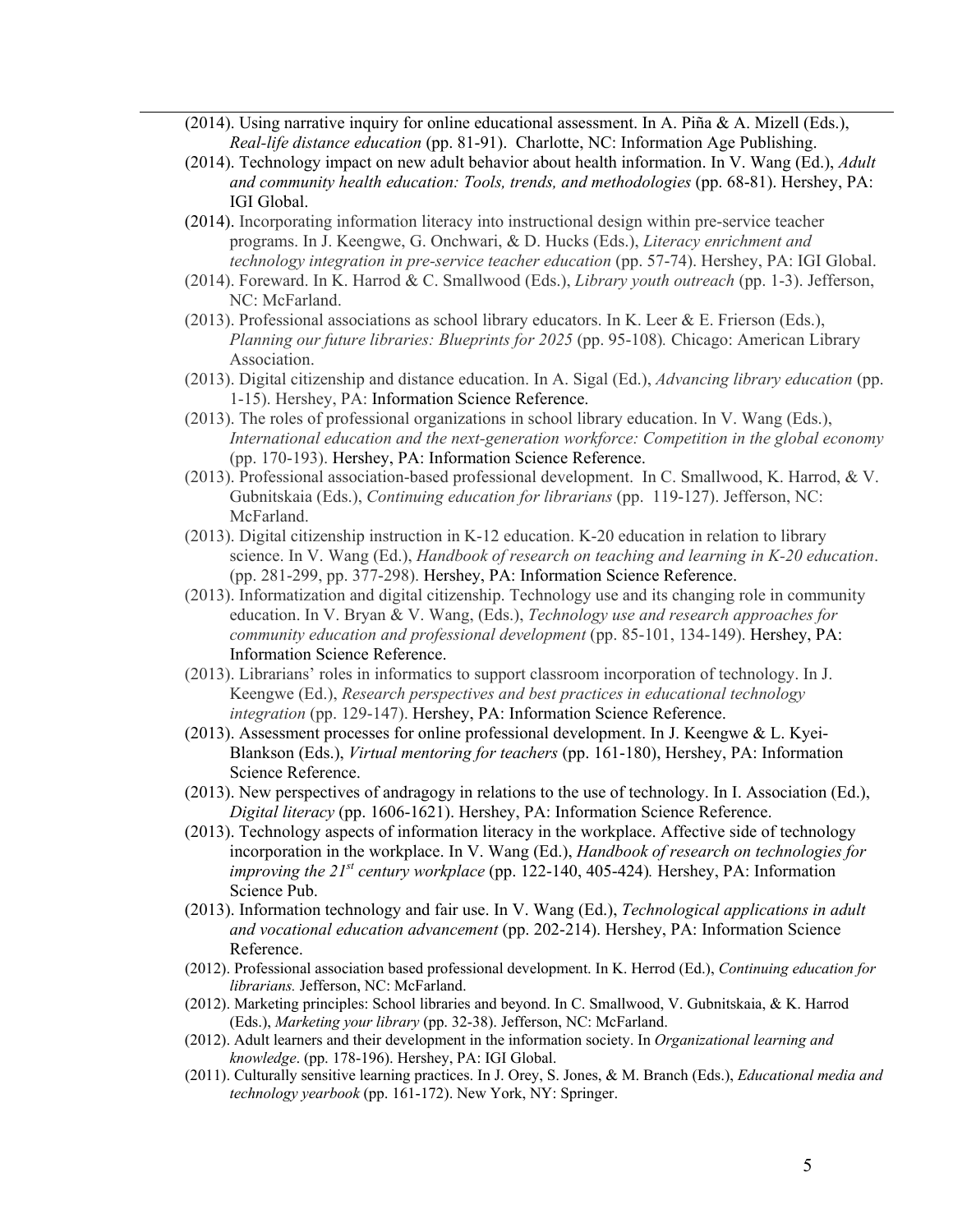- (2011). Addressing and leading change. Eleadership and information literacy. In V. Wang (Ed), *Technology and its impact on educational leadership: Innovation and change*. Hershey, PA: IGI Global.
- (2011). New perspectives of andragogy in relation to the use of technology. Assessing adult learning in online courses (with J. Parker). In V. Wang (Ed.), *Assessing and evaluating adult learning in career and technical education* (pp. 72-87, 191-209). Hershey, PA: IGI Global.
- (2011). Information technology and fair use. Change process. Web 2.0 technology and educational leadership communication. Information competency and e-learning. In V. Wang (Ed.), *Encyclopedia of eleadership, counseling and training* (pp. 35-47, 121-137, 266-277, 373-390). Hershey, PA: IGI Global.
- (2011). Gaming in adult education. In *Gaming and simulations* (pp. 194-213). Hershey, PA: IGI Global.
- (2011). Using narrative inquiry for online educational assessment. In M. Bhattacharya,,N. Mach, & M. Moallem (Eds), *Emerging technologies in learning: Impact on cognition and culture.* Chesapeake, VA: Association for the Advancement of Computing in Education.
- (2011). An examination of the correlation of research information literacy competency and social-emotional behavior among high school students. In D. Loertscher & B. Woolls (Eds.), *Knowledge building in the learning commons.* Proceedings of the Treasure Mountain Research Retreat, Osseo, MN.
- (2010). Technology-enhanced information literacy in adult education. Gender impact on adult education. Gaming in adult education. How adults learn through information technologies. In V. Wang (Ed.), *Encyclopedia of information communication technologies and adult education integration.* Hershey, PA: IGI Global.
- (2010). Dialogic literacy. In S. Talja & A. Lloyd (Eds.), *Practicing information literacy: Bringing theories of learning, practice and information literacy together*. Wagga Wagga, NSW: Centre for Information Studies.
- (2010). Family literacy: The roles of school libraries and public libraries. In P. Houston, A. Blankstein, & R. Cole (Eds.), *Leadership for family and community involvement* (pp. 71-86). Thousand Oaks, CA: Corwin Press.
- (2010). Adult learners and their development in the information society. Innovative instructional strategies with the use of technology for adult learners. In V. Wang (Ed.), *Integrating adult learning and technologies for effective education: Strategic approaches* (pp. 82-100, 170-188). Hershey, PA: IGI Global.
- (2010). Lights, camera, action! Via teacher librarian video conferencing. In S. Rummler & K. B. Ng (Eds.), *Collaborative technologies and applications for interactive information design* (pp. 179-188). Hershey, PA: Information Science Reference.
- (2009). Culturally-sensitive e-learning practices for career and technical education. E-learning spaces. Fostering online communities of practice in career and technical education. In V. Wang (Ed.), *Handbook of research on e-learning applications for career and technical education* (pp. 47-58, 144- 154, 192-203)*.* Hershey, PA: Information Science Publishing.
- (2009). Designing culturally-sensitive career and technical career curriculum. Career and technical education technology: Three decades in review and technological trends in the future. In V. Wang (Ed.), *Definitive readings in the history, philosophy, practice and theories of career and technical education* (pp. 51-72, 259-278)*.* Hershey, PA: IGI Global.
- (2009). New perspectives of andragogy in relations to the use of technology. Assessing adult learning in online courses (with Judith Parker). In V. Wang (Ed.), *Assessing and evaluating adult learning in career and technical education* (pp. 87-106, 231-252)*.* Zheijiang, China: Ahejiang University Press/Information Science Reference.
- (2008). Using real case studies to teach ethics collaboratively to library media teachers. In U. Demiray and R. Sharma (Eds.), *Ethical practices and implications in distance learning* (pp. 268-283). Hershey, PA: IGI Global.
- (2008). Affective collaborative instruction with librarians. In S. Kelsey and K. St. Amant (Eds.), *Handbook of research on computer-mediated communication* (pp. 15-24). Binghamton, NY: Haworth Press.
- (2007). Developmental social-emotional behavior and information literacy. In D. Nahl and D. Bilal (Eds.), *Information and emotion: The emergent affective paradigm in information behavior research and theory* (pp. 99-120). Medford, NJ: Information Today.
- (2007). He sees/she sees: How school librarians and educators foster gender equity in visual literacy. In R. Griffin, M. Avgerinou, & J. Giesen (Eds.), *History, community, & culture: Celebrating tradition and transforming our future* (pp. 95-100)*.* Broken Arrow, OK: International Visual Literacy Association.
- (2007). Information literacy in school libraries. In S. Curzon & L. Lampert (Eds.), *Proven strategies for building a successful information literacy program* (pp. 279-296). New York: Neal-Schuman.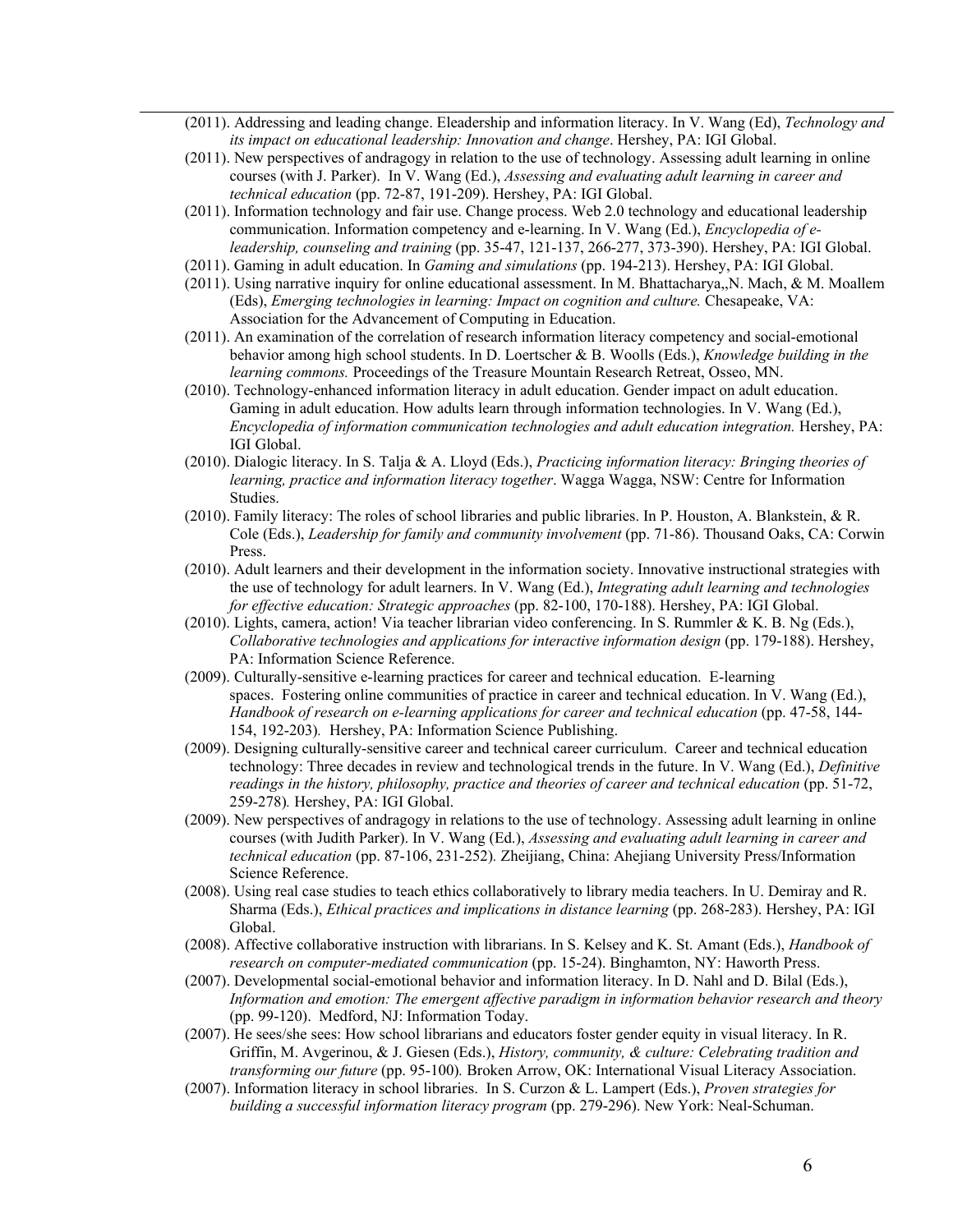(2007). Harnassing the power of information. In E. Connor (Ed.), *Evidence-based librarianship* (pp. 41-61). London: Chandos.

- (2004, Spring). Editor. Media literacy issue. *Academic Exchange Quarterly.*
- (2004). Interaction for information literacy: Using partnerships and technology to teach information literacy. In P. Lubutti. (Ed.), *Digital resources and librarians* (pp. 128-139)*.* Chicago: American Library Association.
- (2003). Narrative inquiry: Capturing information literacy in K12 settings. In *Evidence-based practice in school library media programs* (pp. 219-232)*.* San Jose, CA: Hi Willow.
- 3 other refereed chapters prior to 2000

#### • **Other Contributed Chapters:**

- (2012). Curriculum development for online learners. In E. Raja (Ed.), *Educational media and technology yearbook.* Santa Barbara, CA: ABC-CLIO.
- (2010). With S. Shanahan. The role of the school library media center program in the education and prevention of cyberbullying. In M. Orey, S. Branch, & R. Maribe (Eds.), *Educational media and technology yearbook* (pp. 163-176). Westport, CT: Libraries Unlimited.
- (2010). Teaching digital citizenship. *Selected topics in education and educational technology*. Morioka: Iwate Prefectural University.
- (2009). With N. Murphy. Girls and egaming engagement: Optimizing gender equity in school libraries. In M. Orey, V. McClendon, & R. Branch (Eds.), *Educational media and technology yearbook* (pp. 247-262). Westport, CT: Libraries Unlimited.
- (2008). Predictors for success: Experiences of beginning and expert teacher librarians. In V. J. McClendon (Ed.), *Educational media and technology annual* (pp. 157-184). Westport, CT: Libraries Unlimited.
- (2008). Life cycle of digital reference sources. Predictors of success: Experiences of beginning and expert teacher librarians. In S. Dhawan et al (Eds.), *Shaping the future of special libraries beyond boundaries*  (pp. 1-9, 554-562). New Delhi: Ane Books.
- (2007). Student-centered assessment of information literacy. (with M. Sykes) Elementary library media center programming for children with autism. In V. McClendon (Ed.), *Educational media and technology yearbook* (pp. 76-87, 140-148)*.* Westport, CT: Libraries Unlimited.
- (2007). The world of poetry. In T. Buzzeo (Ed.), *Collaborating to meet standards K-2* (pp. 145-156). Worthington, OH: Linworth.
- (2006). An examination of the correlation of research information literacy competence and social-emotional behavior among high school students. In M. Orey, V. McClendon, R. Branch (Eds.), *Educational media and technology yearbook* (pp. 205-224)*.* Westport, CT: Libraries Unlimited.
- (2005). Electronic reference service. In M. Orey (Ed.), *Educational media and technology yearbook* (pp. 196- 202)*.* Westport, CT: Libraries Unlimited.
- (2005). North American perspectives. In J. Henri (Ed.), *The Information literate school community: Issues of leadership* (pp. 147-158)*.* Bathurst, Australia: C. Sturt University; Westport, CT: Libraries Unlimited.
- (2004). Research. In *California School Library Association Library standards and guidelines* (pp. 54-59)*.* San Jose, CA: Hi Willow.
- (2002). Out of this world sports. In T. Buzzeo (Ed.). *Collaborating to meet standards: Teacher-librarian partnerships for 7-12* (pp. 155-162)*.* Worthington, OH: Worthington, OH: Linworth.
- (2000). Library program standards. In *Libraries lead learning* (pp. 32-45)*.* Santa Ana: Orange Co. Dept. of Education.
- (2000). [15 chps.]. In *The technology connection.* Worthington, OH: Linworth .
- (2000). Cyber-plagiarism faculty workshop; Beyond research reports. In A. Lathrop and K. Foss (Ed.), *Student cheating and plagiarism in the internet era* (pp. 158-160*.* Englewood, CO: Libraries Unlimited.
- 12 other chapter contributions prior to 2000

#### • **Refereed Articles:**

- (2021, July). Visual literacy and fake news: Gaining a visual voice. *Studies in Technology-Enhanced Learning, 2(*1). https://stel.pubpub.org/pub/02-01-farmer-2021
- (in press). Collective intelligence in online education. *International Journal of Education and Information Technologies.*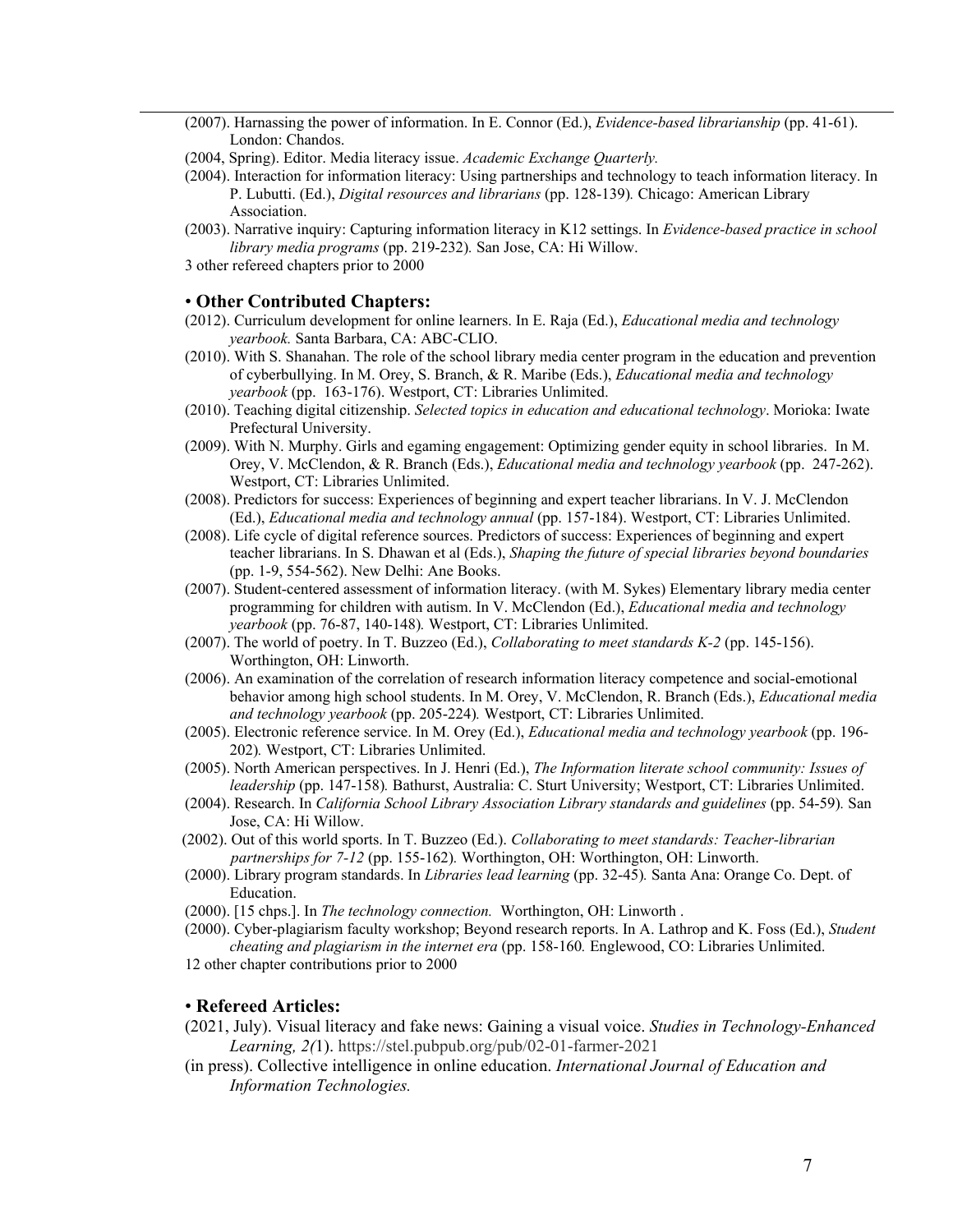- (2021). Cataloging children's materials: Issus and solutions. *Cataloging & Classification Quarterly, 59(*2-3), 305-317.
- (2021, March 8). Student-generated open educational resources. *Teaching Professor.* https://www.teachingprofessor.com/topics/online-learning/course-design-onlinelearning/student-generated-open-educational-resources/
- (2020). With S. Phamle. Transitioning to college: Impact of high school librarians. *Journal of Academic Librarianship,* 46(7), https://doi.org/10.1016/j.acalib.2020.102262
- (2020). Swedish school librarianship: Meeting new challenges. *International Research and Review, 9(*2), 43-55.
- (2020). With A. Safer and B. Song. Quantifying difficulties of university students with disabilities. *Journal of Postsecondary Education and Disability, 33*(1), 7-27.
- (2019). News literacy and fake news curriculum: School librarians' perceptions of pedagogical practices. *Journal of Media Literacy Education, 11*(3), 1-11.
- (2019). The role of librarians in supporting ICT literacy. *Educause Review* (May 19). https://er.educause.edu/blogs/2019/5/the-role-of-librarians-in-supporting-ict-literacy
- (2019). School libraries in Sweden: A case study in change. *International Federation of Library Associations and Institutions Journal*, *45*(2), 1-9.
- (2019). With A. Safer. Trends in school library programs 2009-2012. *Journal of Librarianship and Information Science, 51*(2), 497-510.
- (2019). News literacy and fake news curriculum: School librarians' perceptions of pedagogical practices. *Open Information Science, 3*: 222-234.
- (2018-2019). Editor of visual literacy and gender issue. *Open Information Journal*
- (2018, May). Editor of International issue. *Knowledge Quest*
- (2017). Editor of International issue. *California School Library Association Journal*
- (2017), Data-driven field experiences for mutual improvement. *IFLA WLIC 2017*. The Hague: IFLA. http://library.ifla.org/1866/1/117-farmer-en.pdf
- (2016). L'education a la maitrise de l'information dans les bibliotheques scolaires aux Etats-Unis. *Mediadoc*, 16, 2-8.
- (2016). Teaching ethics to teens via school library reference services. *Catholic Library World, 86*(4), 246-254.
- (2016). Information architecture and the comic arts: Knowledge structure and access. *Journal of Visual Literacy, 34*(2), 23-50.
- (2016). Library space: Its role in research. *Reference Librarian* (Jan), 1-13. DOI: 10.1080/02763877.2016.1120620
- (2015). Information as a human right. *International Journal of Adult Vocational Education and Technology*, 6(10), 16-30.
- (2015). With A. Safer and J. Leack. Using analytic tools with California school library survey data. *Evidence-Based Library and Information Practice, 10*(2), 90-107.
- (2014). Issues in teen technology use to find health information. *Journal of Research on Libraries and Young Adults, 4.*
- (2014). Using authentic case studies to teach ethics collaboratively to school librarians in distance education. *International Journal of Cyber Ethics in Education, 3*(1), 1-20.
- (2013). How AASL learning standards inform ACRL information literacy standards. *Communications in Information Literacy, 7*(2), 171-176.
- (2012). The roles of professional organizations in school library education: Case studies from around the world. *School Libraries Worldwide, 18*(2), 1-11.
- (2011). Pitching graphic novels to librarians. *Comic Arts Conference Proceedings.*
- (2011). Safer, A., & Farmer, L. (2011). Data mining technology across academic disciplines.*Intelligent Information Management, 3*(2), 43-48.
- (2011). Information technology and fair use. *International Journal of Adult Vocational Education and Technology, 2*(1), 1-12*.*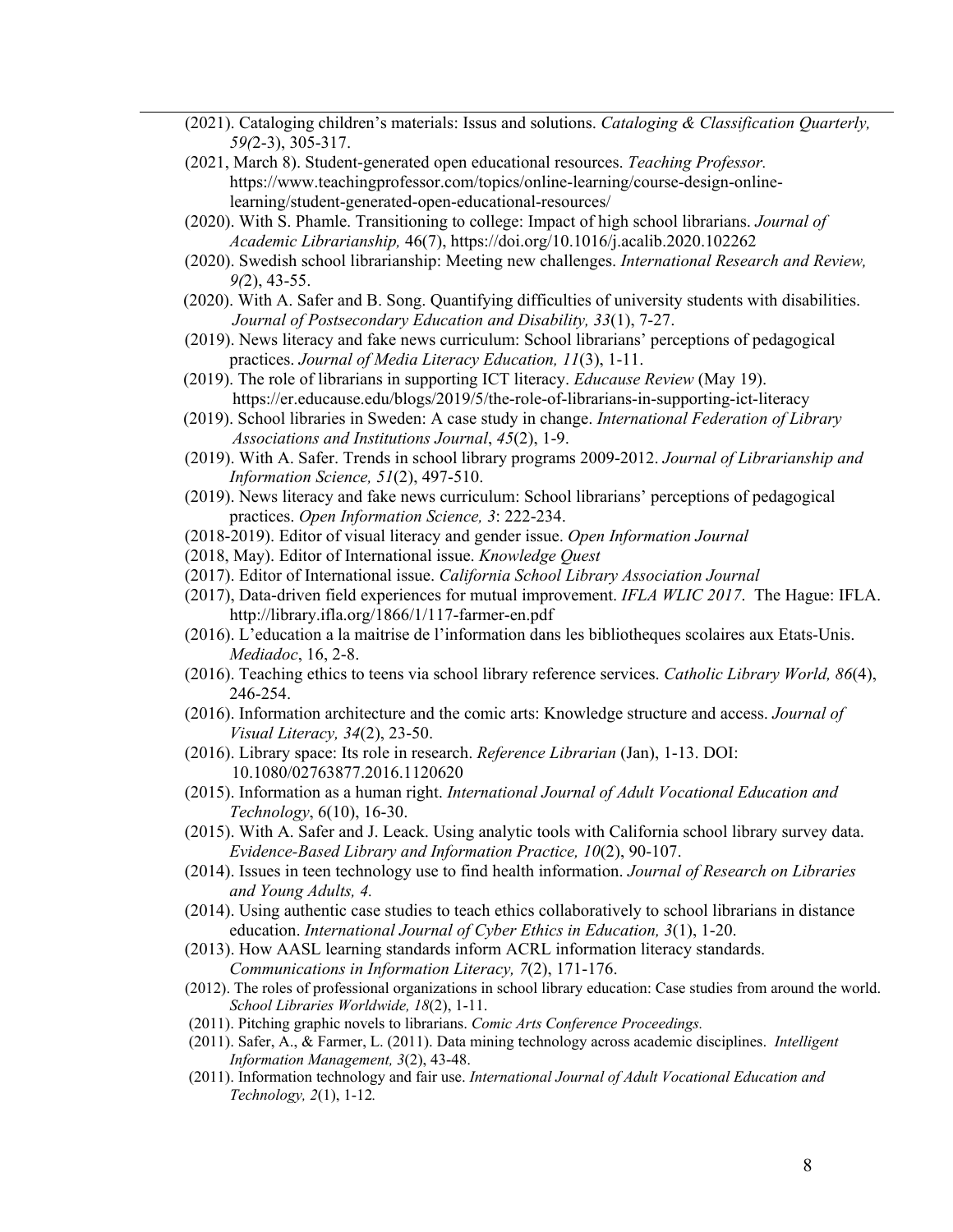- (2010). Farmer, L., & Safer, A. Developing California school library media program standards. *School Library Media Research, 13*.
- (2010). Programmatic role of education libraries in informatics to support preservice teacher preparation programs. *Teachers College Record, 112*(10), p. 25-36.
- (2009). School library media specialist collaboration with special education personnel in support of student learning. *Evidence Based Library and Information Practice, 4*(2), 37-55.
- (2009). The life cycle of digital reference sources. *Reference Librarian, 50*(2), 117-136.
- (2009). Wang, V. & Farmer, L. The impact of social conditions on adult learning in China. *Perspectives: The New York Journal of Adult Learning.*
- (2008). Wang, V. & Farmer, L. Adult teaching methods in China and Bloom's taxonomy**.** *International Journal for the Scholarship of Teaching and Learning, 2*(2).
- (2007). What is the question? *IFLA Journal, 33*(1), 41-49.
- (2007). Principals: Catalysts for collaboration. *School Libraries Worldwide, 13*(1), 56-65.
- (2006). Degree of implementation of library media programs and student achievement. *Journal of Librarianship and Information Science, 38*(1), 21-32.
- (2005). With A. Safer. Does the distance from the teacher influence student evaluations? *Education Research Quarterly, 28*(3), 28-36.
- (2005). Using technology to facilitate assessment of library education. *Teacher Librarian, 32*(3)*,* 12-15.
- (2005). The K-12 cybrary at work. *Innovate, 1*(3).
- (2004). Narrative inquiry as assessment tool: A case study. *JELIS, 45*(4), 340-355.
- (2004). Foundations of information: A course case study in metacognition. *JELIS, 45*(3), 180-8.
- (2004). Using technology for storytelling: Tools for children. *New Review of Children's Literature and Librarianship, 10*(2) 155-168.
- (2004). Using Internet metasites to foster teenage girls' interest in technology. *School Librarianship Worldwide, 10*(1-2), 92-100.
- (2003, Fall). Information metacognition. *Academic Quarterly Exchange,* 119-124.
- (2003). Facilitating faculty incorporation of information literacy skills into the curriculum through the use of online instruction*. Reference Services Review,* 31(4), 307-312.
- (2002, Feb.) Harnessing the power in information power. *Teacher Librarian, 29,* 20-24.
- (2002). Collection development in partnership with youth. *Collection Management,* 26(2), 67-78.

(2001, July). Providing library service to parents in the digital age. *School Librarianship Worldwide,* 7, 49-56. 5 other refereed articles prior to 2000

#### • **Other Professional Articles:**

- (2019). Opening libraries to OERs. *Online Searcher, 43*(6).
	- http://www.infotoday.com/OnlineSearcher/Articles/Features/Opening-Libraries-to-OERs-135009.shtml
- (2019). Fake news is now ubiquitous. *Catholic Library World, 89*(2), 96-97.
- (2018). Media literacy: A key to digital citizenship. *Wise|ed.review* (March 18). https://www.wiseqatar.org/media-literacy-key-digital-citizenship-lesley-farmer
- (2018). Twist fate. *California Reader, 51*(2), 36.
- (2016). A teacher librarians' view of the ELA/ELD Framework. *California Reader, 46*(4), 18-19.
- (2015). Global literacy at the local school library. *Library Media Connection* (March), 6-8.
- (2012). Digital citizenship for youth with Autism Spectrum Disorders. C*SLA Journal, 36*(1), 12-13.
- (2012). Brace yourself: SLJ's school library spending survey. *School Library Journal, 58*(2), 38-44.
- (2011). Are girls game? *Knowledge Quest, 40*(1), 14-17.
- (2011). Spending survey*. School Library Journal, 57*(3), 42-47.
- (2011). Ed tech for adults only? Andragogy and technology. *OnCue* (Spring), 10, 13.
- (2010, Dec.). Technologie management in schoolmediatheken. *Media Coach,* 22-23.
- (2010, Oct.). Why go international? Professional benefits. *Library Media Connection,* 34-36.
- (2010, Oct.) California teacher librarians: What's in a name? *Clarion,* 12-14.
- (2010, Sep.) School library technology management. *Media Coach/Mediawijsheid, 6,*
- (2010, March). 21st century standards for information literacy. *Leadership, 39*(4), 20-23.
- (2009, Apr.). With M. Shontz. School Library Journal's spending survey. *School Library Journal 55*(4), 38-44.
- (2009). A day's honest work for a lifetime. *Knowledge Quest, 37*(3), 86-87.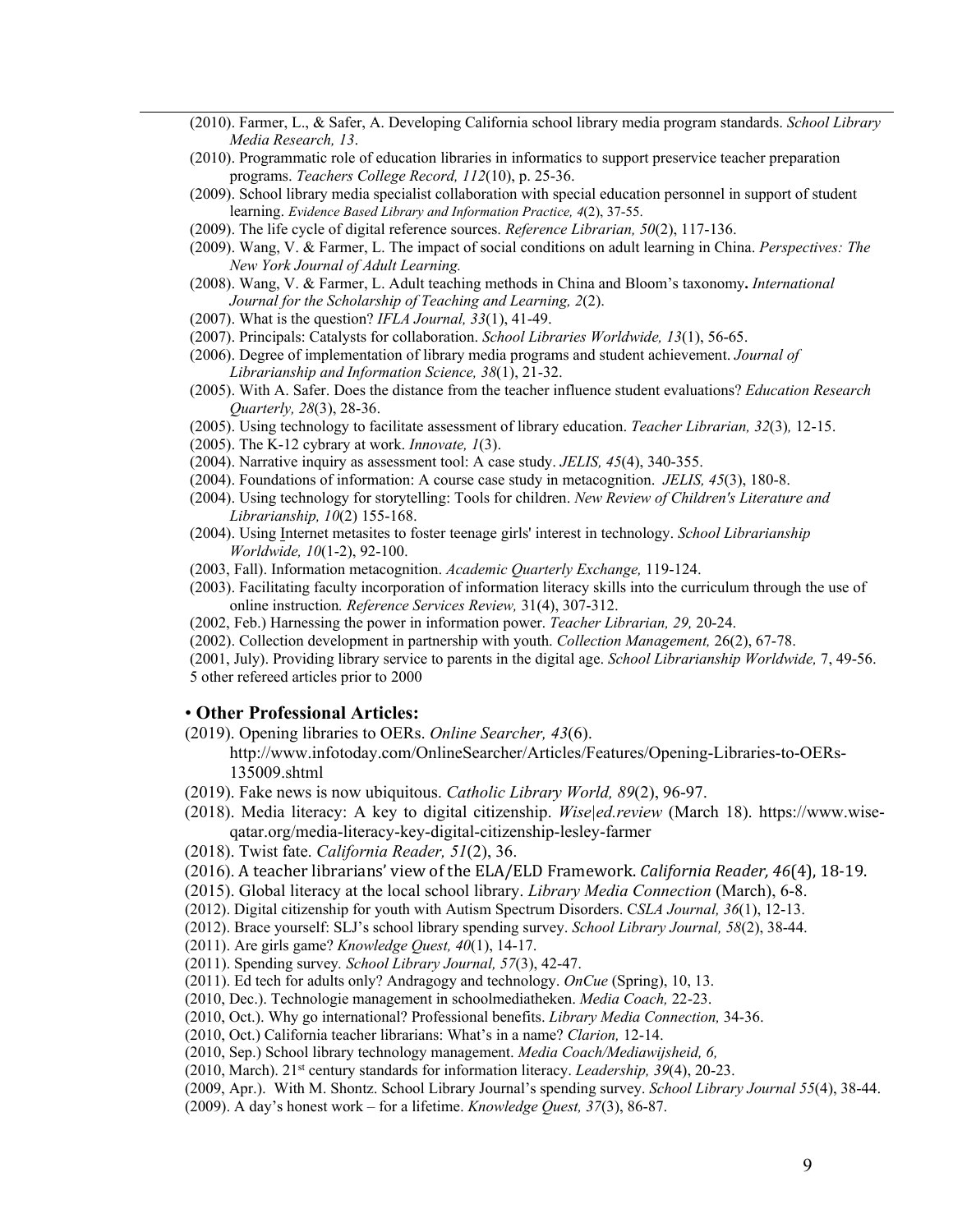- (2008). Manifest of UNESCO and its implications for school librarians. *Revista CRB-8, 1*(2).
- (2008). Learning on the move: Making technology appealing to girls. *CSLA Journal, 32*(1), 19-21.
- (2008). Girls and technology: What public libraries can do. *Library Hi Tech News, 25*(5), 1-4.
- (2008). Library services for students with autism. *CSLA Journal, 31*(2), 25-27. with M. Sykes
- (2008). Information literacy instruction in the library. *Doshisha Library Science Annual,* 6-48.
- (2008, Jan.). A review of intellectual freedom articles. *Knowledge Quest, 36*(1), online.
- (2007, July). I see, I do: Persuasive messages and visual literacy. *Multimedia & Internet @ Schools.*
- (2007, Jan.). With M. Shontz. The SLJ spending survey. *School Library Journal, 53*(1), 44-51.
- (2006, Sep.). AASL Community Column: Spotlight on ELMSS. *KnowledgeQuest, 35*(1). online
- (2006, March). Shared values bring different cultures together. *International Leads, 20*(1), 1-2.
- (2005, Jan.) Virtual reference service for K-12 students. *Knowledge Quest, 33,* 22-24.
- (2004, Oct.) Left brain right brain whole brain. *School Library Media Activities Monthly,* 27, 28, 36.
- (2004). Investigating an information process of change impacted by technology. *Assessment Update,* 4.
- (2003, Sep.). Electronic reference service: A teen's eye view. *Knowledge Quest, 31,* 22-23.
- (2003, May). Teen library volunteers. *Public Libraries, 42*(3), 141-142.
- (2002, Nov.). Optimizing reading through teacher-librarian partnerships: Moving beyond point and click. *California English,* 24-26.
- (2002, May). Encumbering grants: Managing the money. *Book Report, 21,* 12-14.
- (2002, Mar.). Facilities: The tech edge. *Book Report, 20,* 26-28.
- (2002, Mar.) Getting an early start on using technology for research. *Library Talk, 15,* 24-25.
- (2002, Jan.). Teaming parents with technology. *Book Report, 20,* 52-54.
- (2001, Nov.). Supreme collaboration. *Book Report, 20,* 6-7.
- (2001, Nov.). Plug into primary sources. *Library Talk, 14,* 10-13.
- (2001, Fall). Digital divide or digital inclusion. *CSLA Journal, 25,* 33-36.
- (2001, Sep.). Managing the hard stuff: Technology. *Library Talk, 14,* 6-9.
- (2001, Aug.). Standard issue? Not hardly. *Today's Librarian, 1,* 13-15.
- (2001, Spring). Leading from the middle. *CSLA Journal*, *24*, 8-9.
- (2001, May). Instruct when there's no time to instruct. *Library Talk, 14,* 8-9.
- (2001, Mar.). Collecting and using original student work. *Book Report*, *19,* 10-14, 86.
- (2001, Jan.). Building information literacy through a whole school reform approach. *KnowledgeQuest, 29,* 20- 24.
- (2001, Jan.). Teaching veteran librarians technology. *Library Talk, 14,* 8-9.
- (2000, Nov.). Music to library ears. *Book Report, 19,* 14-16.
- (2000, Sep.). The powers of management. *Book Report, 18,* 15-16.
- (2000, May). Tech-savvy public relations. *Book Report*, *18,* 6-8.
- (2000, May) Collaborative web pages. *Library Talk, 13,* 8-10.
- (2000, Jan.). Parent-friendly web pages. *Library Talk,13,* 10+.
- (2000, Jan.). Tools of the trade. *Book Report,18,* 50.

more than 50 articles in the aforementioned and other professional journals prior to 2000

#### ▪ **Other Publications Responsibilities:**

- (2020- ). Editorial Board. *Information Journal*
- (2020- ). Editorial and Advisory Board. Global Business Research conference and journals
- (2020- ). Editorial Board. J*ournal of Social Science & Media Studies*
- (2019- ). Reviewer. *PLOS ONE*
- (2019- ). Editorial Review Board. J.A. Alpha Business Research & Publishers
- (2018- ). Editorial Review Board. IGI Global publishers
- (2018- ). Reviewer. *Journal of Technology and Teacher Education*
- (2018- ). Reviewer. *Journal of Open Innovation*
- (2017- ). Editor. *Fake news* (https://csulblis.libguides.com/c.php?g=756956&p=5426903)
- (2017- ). Reviewer. *Library Quarterly*
- (2017- ). Reviewer. *Science Domain International*
- (2017- ). Reviewer. *Journal of Global Research in Education and Research*
- (2017- ). Reviewer. *Education Sciences*
- (2017- ). Reviewer. *Language & Education*
- (2017- ). Reviewer. *Journal of Education, Society and Behavioural Science*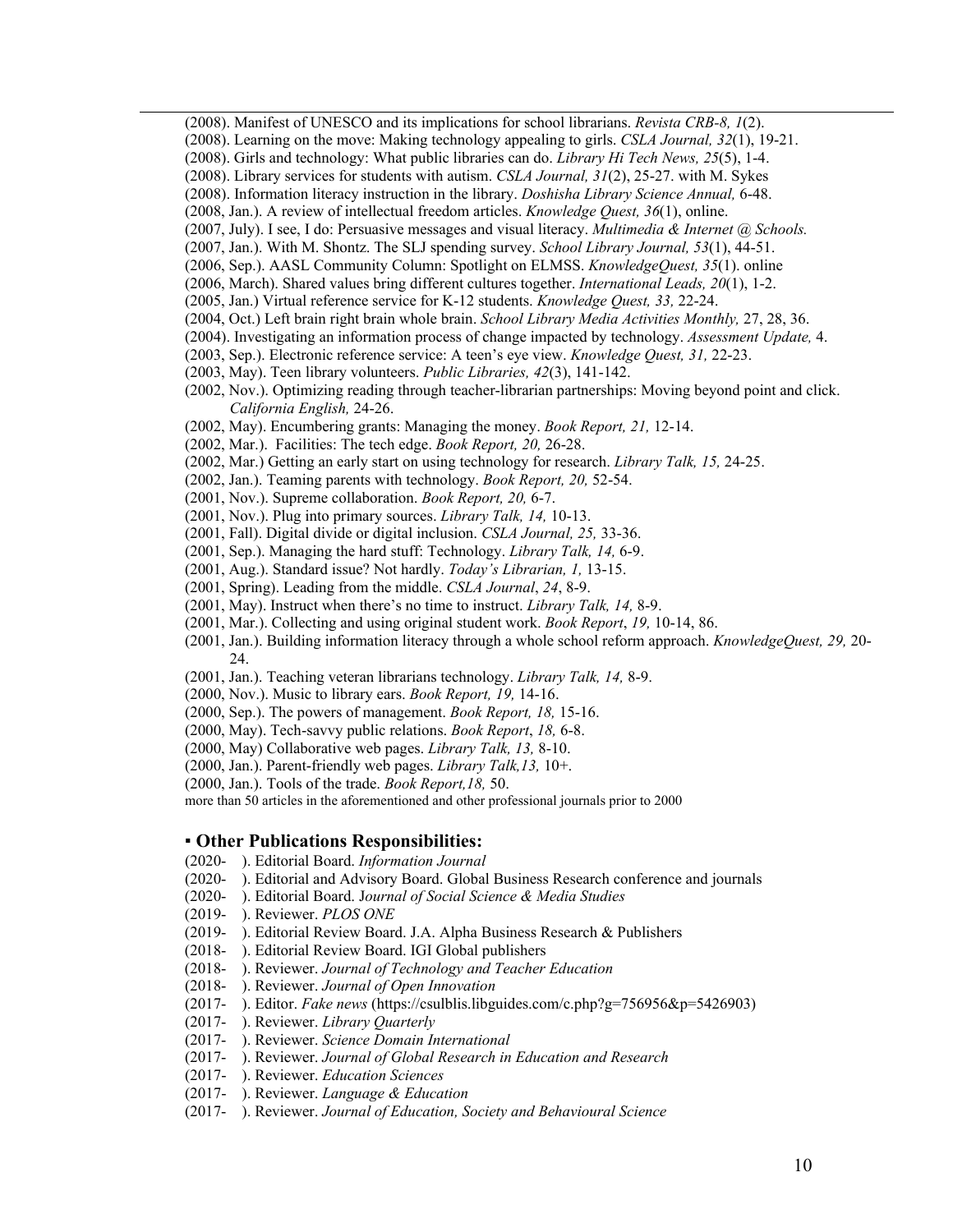(2017- ). Reviewer. *Future Internet*

- (2016- ). Reviewer. *School Library World*
- (2015- ). Reviewer. Rowman & Littlefield publishers
- (2013 ). Editorial Board. *Collection Building*

(2013- ). Editor and blogger. IFLA Literacy and Reading Section

(2012- ). Editor and blogger. Cyberfamilies [\(https://cyberfamilies.blogspot.com\)](https://cyberfamilies.blogspot.com/)

(2010-2018). Editor and blogger. Digital citizenship (http://k12digitalcitizenship.wikispaces.com)

(2010-2017). Editorial Board. *Education for Information*

(2009- ). Reviewer. *International Journal of Adult Vocational Education and Technology*

(2009). *Congressional Quarterly* manuscript reviewer

(2008- ). Reviewer. *Journal of Library and Information Science*

- (2007- 2015 ). Editor. *IFLA School Libraries section*
- (2006-2018). Reviewer. *Reference Reviews*

(2006- ). Editorial Board. *Turkish Online Journal of Distance Education*

(2004-2017). Editorial Board. *NEA Thought and Action* 

(2001- ). Technology/Foundation Column Editor. *CSLA Newsletter*

(1990- ). Reviewer. *Reference Book Bulletin of Booklist*

(2003-2007) *Education Libraries* editor (editorial board member subsequently)

(1997-2000, 2002-2003). Editor (bibliography column 2003- ) *CSLA Journal* 

(1995-2003). Book Contributor Editor/Consultant. Worthington, OH: Linworth

(1995). Advisory Board, *Middle and Junior High Catalog.* Bronx, NY: Wilson

(1992-2002). Editor and Columnist. *California Libraries*

(1990-2001). Reviewer. *School Library Journal*

(1988- 2009). Reviewer. *Kliatt*

#### **Research**

**(2020- ) Reading Nation Waterfall –** literacy efforts among First Americans (supported by IMLS grant**)**

**(2017- ) Disabilities and student retention**

(supported by CSULB RSCA grant) 1 accepted conference presentation

**(2017- ). Fake news curriculum**

(supported by CSULB RSCA grant) 1 website, 1 invited article, 8 conference presentations

**(2013- ). Rubenstein Literacy Awards best practices research**

(supported by Library of Congress, CSULB RSCA grant) 2 conference presentations

**(2011- ). Six Sigma/data analytics and library management**

(supported by CSULB RSCA grant), 3 chapters, 1 refereed article, 11 conference presentations **(2010-2017). Digital citizenship curriculum**

(supported by CSULB sabbatical) 7 chapters, 3 refereed articles, 20 conference presentations **(2010-2019). California and national school library program indicators**

(supported by California Dept. of Education, AASL) 1 chapter, 2 refereed articles, 6 conference presentations

**(2008-2009). Interactive online training for collaboration**

 (supported by CSULB Enhancing Educational Effectiveness grant) one conference presentation **(1997-1999, 2006-2008). Information literacy infusion into the curriculum** 

 (supported by CSULB SCAC award, CSU Assessment grant, Bay Area School Reform Collaborative grant) one each refereed chapter and article, four other professional articles, 15 presentations

**(2006, 2008-2012). Library media program expenditures** 

 (supported by *School Library Journal*) four professional articles, one conference presentation **(2005-2009). Experiences of first year library media teachers: Predictors for success** 

 (supported by CSULB Enhancing Educational Effectiveness grant, IASL Research Award) two presentations, one professional article

**(2003, 2007). Information literacy and rational-emotive behavior** 

(supported by CLA Research grant) IASL conference presentation, refereed chapter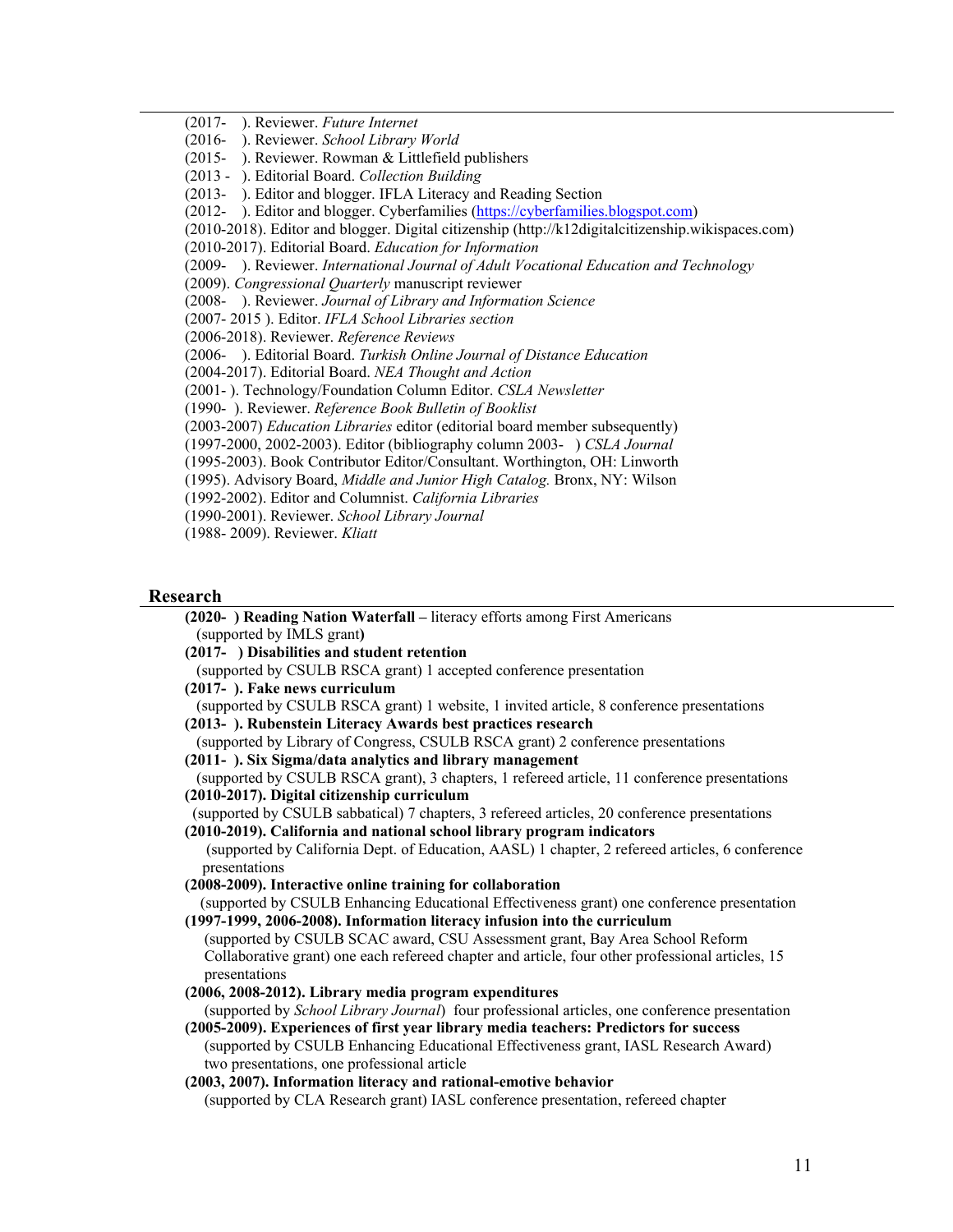**(2003). Narrative inquiry as assessment tool** (supported by CSU Assessment grant) ten conference presentations, refereed article **(2000-2002). Faculty use of online courseware to increase technology competency** (supported by U. S. Dept. of Education PT3 grant) three conference presentations, refereed article **(2001-2002). Correlation between library media program implementation and student achievement** (supported by CSULB Innovation grant and CLA Research grant) AASL Research Award, scholarly article, three conference presentations **(2000-2002). Facilitating faculty incorporation of information literacy skills into the curriculum through the use of online instruction**  (supported by CSU Information Competency Initiative, PT3 grant) three conference presentations **(2000-2001). Perceptions of school community members about library media program principles** (supported by CSULB SCAC grant) CSLA conference presentation **(1998-1999). Research skills integration across high school curriculum** (supported by California Dept. of Education grant) CSLA conference presentations, refereed article **(1992-1993). Hypermedia-based bibliographic instruction** (supported by U.S. Dept. of Education Grant, California LSCA Grant, YALSA Research Grant) three professional papers, three conference presentations **Grants** (2020). Institute for Library and Museum Services award (\$1500) (2018, 2019). CSULB College of Education program development grant (\$300 each) (2014). UTeach grant (\$500) (2014, 2016, 2018, 2021). CSULB RSCA grant (\$9000 each) (2012). Google POET grant (\$1000) (2011). Fulbright Senior Specialist to Honduras (\$4000) (2011, 2014). CSULB Six Sigma and data analysis for library management (\$4000) (2010). CSULB Examination of universal and culturally defined standards for school library programs (\$4000) (2009). CSU Enhancing Educational Effectiveness Grant (\$2000) (2008). Fulbright Senior Specialist Grant (\$4000)

(2006). U. S. Department of State Speaker and Specialist Grant Award (\$3800)

(2006-8). CSU Information Competency Grant (T. Travis, P.I.) (\$17,000)

(2006). Intl. Assn. of School Librarianship Research Award (\$500)

(2005, 2007, 2008). CSULB Enhancing Educational Effectiveness Grant (\$7000 average)

(2000, 2002, 2004). CSULB Assessment and Course Development Grants (\$8100 average)

(2002, 2004). California Library Association Research Grants (\$500/\$500)

(2001). CSU Information Competency Grant (\$4200)

(2000-3). U. S. Department of Education PT3 Grant (\$1.29 million)

(2000). CSU Chancellor Grant (\$58,000)

(1997) Bay Area School Reform Collaborative Grant (\$500,000)

(1997) California Dept. of Education Library Grant (\$5,000)

(1995) California SB1510 Grant (\$80,000)

(1993) U.S. Dept. of Education Grant (\$124,000)

(1992) California LSCA Grant (\$33,000)

(1990) ALA YALSA Research Grant (\$500)

(1983, 1995) Martin Educational Computer Consortium Grant (\$4000)

(1983) Wiegant Foundation Grant (\$50,000)

## **Professional Presentations and Evaluations**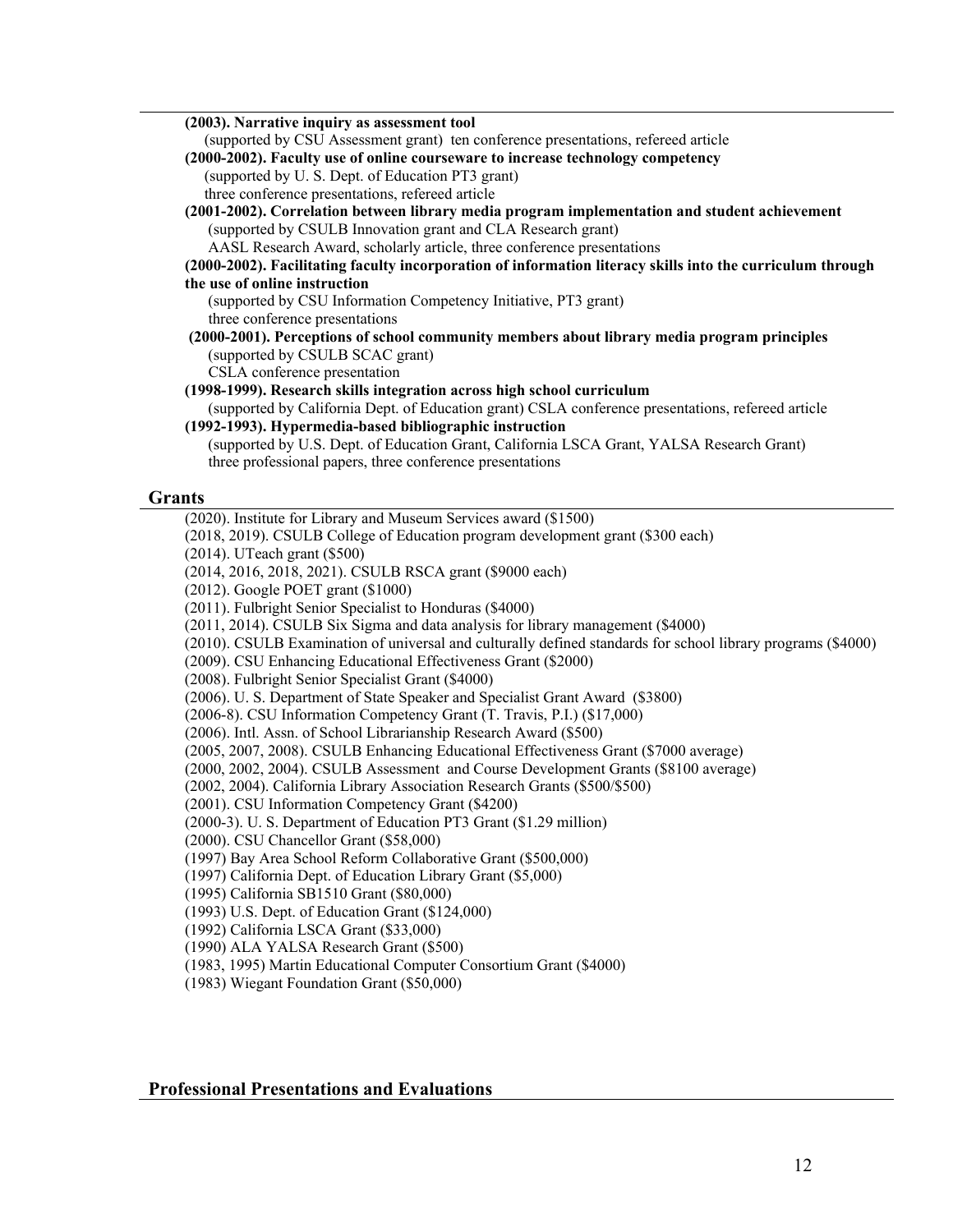#### *International***:**

- (2021, July 12). Easy techniques to prepare your data for analysis (with A. Safer). Special Library Association Data Community webinar (virtual)
- (2021, May 25). Gaining global competence online: School librarians' experiences. Phi Beta Delta conf. (virtual)
- (2021, Apr. 29) Facilitating students' contributions to OERs through collaboration. Cascadia Open Education summit (virtual)
- (2021, Apr. 1). Empowering diverse voices to counter fake news. Media Education Summit (virtual)
- (2021, Mar. 31-Apr. 1). Summer training for AMI. Academic success? Empowering diverse voices to counter fake news. SITE conference (virtual)
- (2020, Nov. 15-20). ICT literacy through MERLOT: A global community OER repository. OE Global Connect conference (virtual)
- (2020, Oct. 17). Data literacy and fake news. Critical Media Literacy Education Conference of the Americas (virtual)
- (2020, July 8). Leitura, inclusao, escolas, bibliotecas em situacoes presenciais e contextros ditiais. Roda Alto Minho a Ler - Roda Grande Monção
- (2020, May 15). Swedish school librarianship. Phi Beta Delta conference (virtual)
- (2020, Apr. 6). Teaching visual literacy through fake news. Learning Revolution conference (virtual)
- (2019, Dec. 20) Creativity in the digital age (invited keynote). Addressing computational thinking in pre-service training. Optimizing ICT literacy through OERs. ICE conference on education, teaching and learning, Taipei
- (2019, Dec. 17). Cross-cultural online instructional design. Enhanced collective intelligence online (best presentation award). ICEEEL International conference on e-education and elearning, Bangkok
- (2019, Nov. 20). Swedish school libraries. Global Education conference, online
- (2019, May 10). Globalization and localization in online education. Special Library Association webinar
- (2018, Nov. 13). U.S. school libraries. Skolbibliotek Ost, Stockholm, Sweden
- (2018, Oct. 26). Addressing fake news. UNESCO Media and information literacy cities conference, Kaunas, Lithuania
- (2018, Oct. 11). School library education and digitization. Media and information competence conference, Borås, Sweden
- (2018, August 27). Cross-cultural impact on workplace literacy. International Federation of Library Associations conference, Kuala Lumpar, Malaysia
- (2018, August 13-14). Fake news and citizen scientists. Gender issues in teen technology use to find health information. Introducing digital citizenship in high school teachers (with S. Adams). International Organization of Science and Technology Education conference, Malmo, Sweden
- (2018, June 11, 12). Don't get faked out by the news. Library services to adults with ASD. Special Library Association, Baltimore
- (2018, May 4). International aspects of media literacy education. National Ministry of Education summit, Lyon, France
- (2018, May 2). US school librarianship. International Federation of Library Associations School Librarians conference, Lyon, France
- (2017, Sep. 18-21). Don't get faked out by the news. European Conference on Information Literacy conference, Saint Malo, France
- (2017, August 21, 23). Showing school library value. Data-driven field experiences for mutual support. Library of Congress literacy awards program. IFLA conference, Wroclaw, Poland
- (2017, June 28). Libraries and volunteerism. First International Conference, University of Nigeria
- (2017, June 25). Guiding school libraries to meet developmental goals. American Library Association conference, Chicago
- (2017, June 18). Making connections with OERs. What do I do with all these numbers? Special Libraries Association conference, Phoenix
- (2017, June 3). Internationalizing school librarianship. OERs and MERLOT. Phi Beta Delta conference, Long Beach
- (2017, April 22) Learning analytics for engineering education (invited keynote). International Symposium on Quality Enhancement in Higher Education, Vellore, India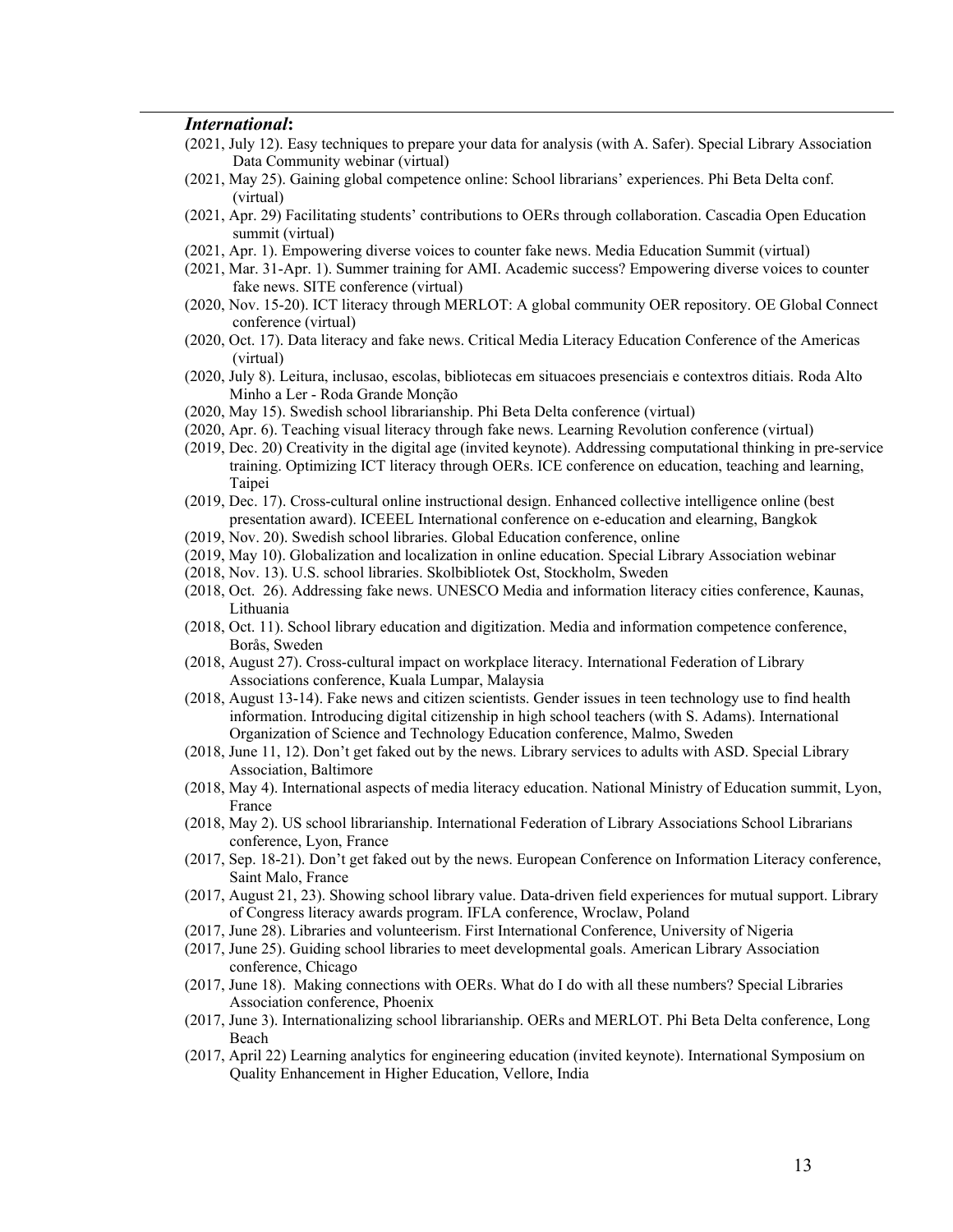- (2017, Feb. 25). Optimizing MERLOT to optimize ICT literacy in curricula (invited keynote). Learning analytics for engineering education. International Conference on Engineering Education, Cambridge, UK
- (2016, August 22). Data analytics for library improvement. International Association of School Librarianship conference, Tokyo
- (2016, August 17). Library of Congress literacy awards. Research on library-based reading promotion. IFLA conference, Columbus, OH
- (2016, April 22). School libraries in the US by the numbers. IFLA Croatian School Library conference, Zagreb
- (2015, August 19). Teaching ethics through reference service. International Federation of Library Associations conference, Cape Town
- (2015, July 1-2). Visual literacy through comic arts. Library of Congress literacy awards. International Association of School Librarianship conference, Maastricht, Netherlands
- (2015, April 14). Teaching visual literacy through comic arts. International Association of School Librarianship regional conference, Austin
- (2015, Feb. 27). ACRL information literacy framework and music. Music Librarians Association conference. Ontario, Canada
- (2014, Aug. 19, 22). How AASL informed ACRL information literacy standards. Intl. Federation of Library Assns. conference, Lyon France
- (2014, June 9). Information literacy, MIL, metaliteracy, learning skills: What's happening? Special Library Association conference, Vancouver, BC
- (2014, Mar. 10). Read-aloud strategies. US Department of State, Rwanda
- (2013, Nov. 1, 2). Digital citizenship and youth with autism spectrum disorders. Teaching digital citizenship and transliteracy. Assn. of Educational and Communications Technology conf. Anaheim, CA
- (2013, Aug. 28, 29). Cultural arts in the library. EGaming? Seriously in the library. Issues in teen technology to find health information. Intl. Assn. for School Librarianship conf., Bali
- (2013, Aug. 21). Collaboration in support of library training. Intl. Federation of Library Assns. conf., Singapore
- (2013, Jan. 23, 24). Professional association roles in teacher librarian education in developing countries. Gendered issues of technology-based health information seeking behaviors of teenagers. Assn. of Library and Information Science Educators conference, Seattle
- (2012, Dec. 2-4). Technology and change processes in knowledge systems (keynote). Culturally sensitive elearning practices for vocational education. Marketing issues and knowledge management in instructional design. The life cycle of digital reference sources. Data mining technology across disciplines. 3rd International Conference on Communication and Management in Technological Innovation and Academic Globalization, Paris
- (2012, Nov. 13). Digital citizenship and distance education. Reinventing school librarians. Intl. Assn. of School Librarianship conf., Doha Qatar
- (2012, Oct. 5). Bibliotecas escolares 2.0. Il Encuentro de Experiencias de Aprendizaje con el use de la Tecnologia. San Jose, Costa Rica
- (2012, Feb. 8). Brainstorming data science @ iSchools. (panel) iConference, Toronto
- (2012, Feb. 2). Teaching digital citizenship. Ontario Library Association Super Conference, Toronto
- (2011, Oct. 21). Teaching digital citizenship. Association for the Advancement of Computing in Education conference, Honolulu
- (2011, Sept. 28, 30). Academic Libraries in the U.S. Acquiring and using databases. Honduras Library Conference, Tegucigalpa
- (2011, Aug. 16, 17). Researching data sets to develop state library standards. Teaching digital citizenship. Intl. Federation of Library Assns. conf., San Juan, Puerto Rico
- (2011, Aug. 9, 10). Researching data sets to develop state library standards. Teaching digital citizenship. Intl. Assn. of School Librarianship conf., Kingston, Jamaica
- (2011, Feb. 22). Teaching digital citizenship. Global Time conf., Virtual
- (2011, Feb. 11). Datamining technology across academic disciplines. iConference, Seattle
- (2010, Oct. 15). Teaching digital citizenship. Global Education conf., Virtual
- (2010, Oct. 4). Teaching digital citizenship. WSEAS Education and Education Technology Conf. Morioka, Japan
- (2010, Sept. 29). Culturally-sensitive information literacy instruction. Intl. Assn. of School Librarianship conf., Brisbane, Australia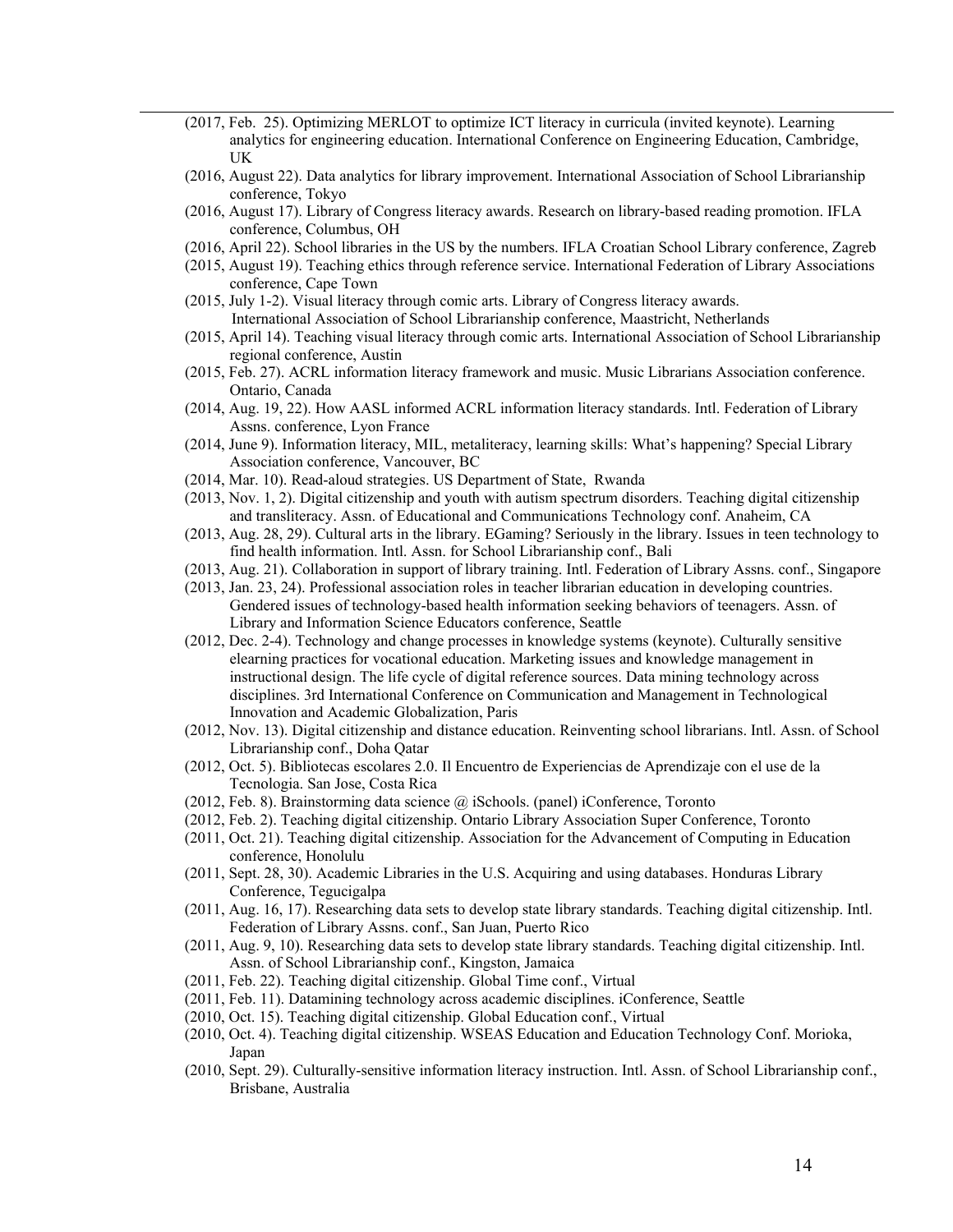- (2010, Aug. 9). Preparation of teacher librarians. Crystal balls and light bulbs. Intl. Federation of Library Assns. conf., Gothenburg, Sweden
- (2010, June 4). Culturally-sensitive e-learning practices for library education. Canadian Assn. for Information Science conf., Montreal
- (2010, Mar. 30). Culturally-sensitive elearning practices for teacher education. Society for Information Technology & Teacher Education conf., San Diego
- (2009, Dec. 14). Fostering online communities of practice in vocational education. World Scientific and Engineering Academy and Society eLearning conf., Tenerife
- (2009, Sept. 1-4). I see you/i read you: How school libraries can foster reading improvement through visual literacy. Elearning spaces. Egaming and girls. Librarian education: universal or culturally defined? International Association for School Librarianship conference, Padua
- (2009, August 27). Elearning spaces. Using cultural heritage websites to foster literacy. Intl. Federation of Library Associations conference, Milan
- (2009, Aug. 16). Creating culturally-Relevant OERs across cultures. MERLOT conf., San Jose, CA
- (2009, July 22). Culturally-relevant elearning. WSEAS Engineering Ed con., Rhodes, Greece
- (2009, March 29-April 2). Information literacy instruction. Al Ain University, United Arab Emirates
- (2008, Dec. 3). Open educational resources. Lucknow University seminar, India
- (2008, Dec. 1). Impact of school librarians. Nepal School Librarian Assn. seminar, Kathmandu
- (2008, Nov. 28, 29). The life cycle of digital reference resources. Predictors of success. Special Library Association Asian Chapter conference, New Delhi.
- (2008, Oct. 20-30). The UNESCO School Library Manifesto and its impact on Brazil. From automation systems to participatory networks. Regional Council of Librarianship Forum, Sao Paulo. School library services to youth. Forum on School Librarianship, Marilia. Collaboration on information education. Dialogue on Information Education. Sao Paulo.
- (2008, Aug. 11). Les qualités de chef comme collaborateur. Intl. Federation of Library Associations conference, Quebec City
- (2008, Aug. 6). Library services to youth with autism. Intl. Assn. for School Librarianship conf., Berkeley, CA
- (2008, May 7). Using eportfolios for program improvement. EIFEL ePortfolio and Digital Identity conference, Montreal
- (2007, July 18-10). Digital library collection development (pre-conference). Teaming with technology. Predictors for Success – experiences of beginning and expert teacher librarians (invited paper). Intl. Assn. for School Librarianship conf., Taipei
- (2006, Dec. 1). Librarians as youth advocates[. Seminário para Bibliotecários de Centros Binacionais,](http://www.ccbeunet.br/biblioteca/Semin%E1rio%202006/Programa.html) Santos, Brazil
- (2006), Nov. 27-Nov. 30). Librarians as youth advocates. Teens on the digital fringes. Sala Elizabeth Bishop Program, Rio de Janeiro, Brasilia and Fortaleza
- (2006, Oct. 20). Narrative inquiry as an assessment tool. Intl. Society for Exploring Teaching and Learning conference, Palm Springs, CA
- (2006, Oct. 4). Gender equity in visual literacy. Intl. Visual Literacy Assn. conference, Ft. Worth, TX
- (2006, Aug. 22). What's the question? Intl. Federation of Library Associations conference, Seoul
- (2006, June 27). Narrative inquiry as an online assessment tool. Ed-Media conference, Orlando
- (2006, May 8). Research and service learning in the library media teacher curriculum. Using narrative inquiry as an online assessment tool. Australian School Library conference, Wagga Wagga
- (2005, July 10). Emotional-social maturity and information literacy. Web sites for teenage girls. Information literacy and assessment. IASL conf., Hong Kong
- (2004, June 19). Narrative inquiry as an assessment tool. IASL conf., Dublin, Ireland
- (2004, Jan. 5,6) Investigating an information process of change impacted by technology. Facilitating faculty incorporation of information literacy skills into education curriculum through the use of online instruction. Hawaii International Conference on Education, Honolulu
- (2002, Aug. 21). Seven ways to Blackboard. International Federation of Library Associations conference, Glasgow
- (2002, Aug. 1). Information literacy as a whole school action research effort.  $19<sup>th</sup>$  world Congress on Reading, Edinburgh
- (2001, Aug. 20). Information literacy: A whole school reform approach. International Federation of Library Associations conference, Boston
- (2000, Oct. 6). Gender equity in technology. International Women's Symposium, Santa Clarita, CA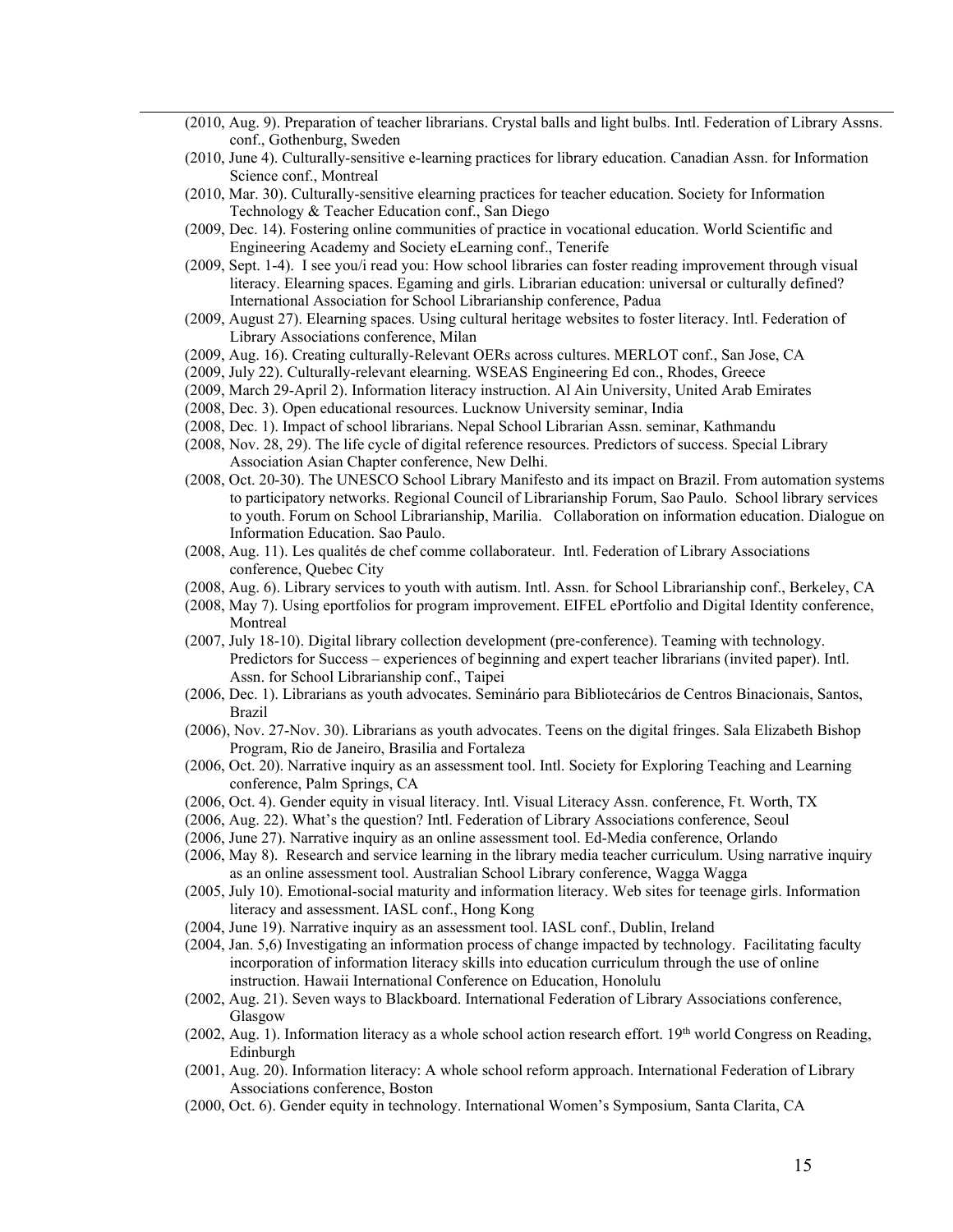(2000, Aug. 7). Information literacy: A whole school reform approach. Intl. Assn. For School Librarianship conf. Malmo, Sweden

5 other international conferences prior to 2000

#### *National:*

- (2021, June 26). Community-based literacy: What school libraries can do. Transitioning to college. American Library Association conference (virtual)
- (2021, June 15 and 29). MERLOT training for HBCUs (panelist).
- (2021, Mar. 25). Giving diverse voice to counter fake news. Creandos conference (virtual)
- (2021, Feb. 2). Incorporating media literacy into instruction. Transforming the Teaching & Learning Environment conference (virtual)
- (2020, Nov. 17). I just want to be accepted: An EBSS virtual program about getting published (panelist). EBSS conference (virtual)
- (2020, Nov. 10). Hit a wall? Practical pathways when you can't find the OER you need (panelist). Open Education conference (virtual)
- (2020, Nov. 6). Using fake news to broaden teens' worlds. Workshop developer and panelist. YALSA conference (virtual)
- (2020, Oct. 24). Exploring online learning through synchronous and asynchronous instructional methods. Women in Leadership conference (virtual)
- (2020, Oct. 19, 22). Who is responsible for addressing fake news? Teachers' perception of students' news literacy skills. ALISE conference (virtual)
- (2020, June 24-25). The truth about fake news. Instructional design and online standards. Incorporating media literacy into the curriculum. Online Learning Consortium conference (virtual)
- (2020, Apr. 9). Pre-service teachers' preparation to integrate computational thinking. Society for the Integration of Technology into Teacher Education conference (virtual)
- (2020, Mar. 12). Longitudinal CSU system student disabilities trends. CSUN Assistive Technology conference, Anaheim
- (2020, Jan. 21). Fake news and visual literacy. Association of College and Research Libraries conference (virtual)
- (2019, Oct. 17). Digital citizenship encounters journalism. Catholic Library Association virtual conference
- (2019, Sep. 22). Library of Congress literacy awards. School Library Journal leadership summit, Baltimore
- (2019, June 26, 27). International aspects of media literacy education. Fake news essentials. National Association of Media Literacy Education conference, Washington, DC
- (2019, June 23). Library of Congress Literacy Awards program (poster session with L. Roy). American Library Association conference, Washington, DC
- (2019, June 16, 17). Courseware learning analytics for librarians. Integrating OERs into courseware. Special Library Association conference, Cleveland
- (2019, June 12). Getting creative through visual literacy using graphic novels. ACRL Image Resources Interest Group webinar.
- (2019, April 4). Enhanced collective intelligence online. Online Learning Consortium conference, Denver
- (2019, Mar. 19). Introducing digital citizenship to teachers. Optimizing ICT literacy through OERs. Society for Instructional Technology and Teacher Education conference, Las Vegas
- (2019, March 15). Enhanced collective intelligence online. Globalization and localization. CUE conference, Palm Springs
- (2019, Feb. 19, 21). Addressing fake news. Predicting and optimizing retention and graduation of students with disabilities. EduCause Learning Initiative conference, Anaheim
- (2018, Oct. 18). Catholic response to fake news. Catholic Library Association conference. Virtual
- (2018, July 19). Student success with Open Educational Resources in the California State University System (panelist). BBWorld conference, Orlando
- (2018, June 23). ABCs of cataloging and discovery for school librarians. American Library Association conference, New Orleans
- (2018, Mar. 15-17). Truth is in the eye of the beholder: Visual literacy through fake news. Learning analytics from online learning management systems. Computer Using Educators conference, Palm Springs
- (2018, Feb. 22-25). Optimizing ICT literacy through OERs. Lilly conference, Anaheim
- (2018, Feb. 6-9). Fake news and gender issues. Association for Library and Information Science Educators conference, Denver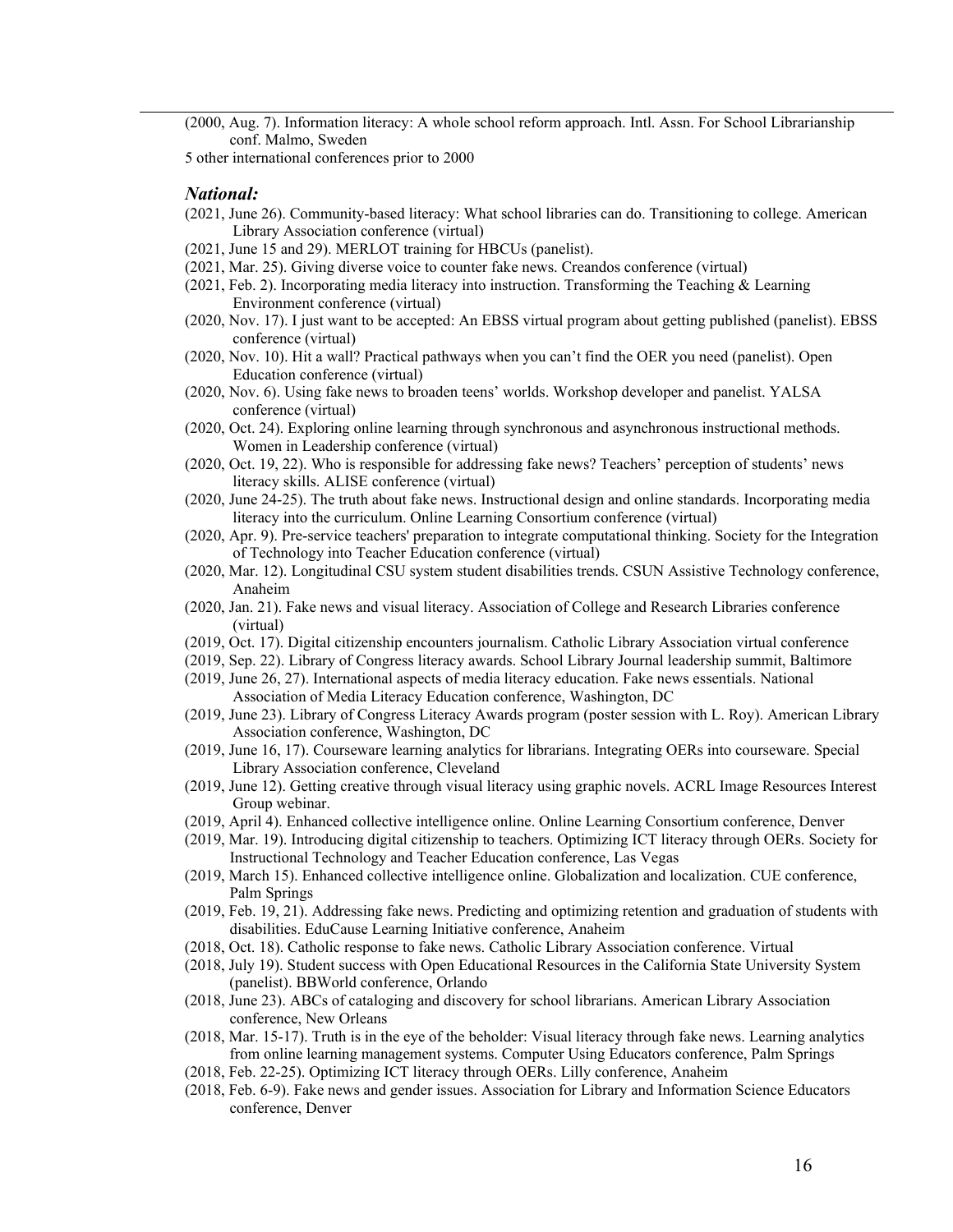- (2017, Nov. 10). Don't get faked by the news! American Association of School Librarians conference, Phoenix
- (2017, Oct. 13). Academic library services for students with ASD. Special Library Association and Association of Library and Information Science Educators webinar
- (2017, Oct. 5 and 12). Library services for children with ASD. American Library Association webinars parts 1 and 2
- (2017, May 2). Incorporating OERs using MERLOT. Digital Initiatives symposium, San Diego
- (2017, March 17). Future ready to prepare college-career ready students. CUE conference, Palm Springs
- (2017, Feb. 16). Optimizing library spaces through data analytics (invited keynote). Library Spaces for All Ages Conference, online
- (2017, Jan. 18). Comparative school librarianship. Association for Library and Information Science Educators conference, Atlanta
- (2017, Jan. 12-14). Optimizing MERLOT to optimize ICT literacy in curricula. International Conference on Mobile Technology in Teacher Education, Los Angeles
- (2016, Nov. 15-17). ICT literacy integration through MERLOT. Online Learning Consortium Accelerate conference, Orlando
- (2016, Oct. 19-20). Optimizing MERLOT to optimize ICT literacy in curricula. Data-based trends in school libraries. Assn. for Educational Communication & Technology conference, Las Vegas
- (2016, March 17). What does the research say? CUE conference, Palm Springs
- (2015, June 27). Data analytics for library improvement. American Library Association conference, San Francisco
- (2015, June 14). Implementing the new information literacy standards and frameworks. Special Libraries Association conference, Boston
- (2015, April 21). How to gauge age-appropriate reading (panelist). American Booksellers Association ABC Children's Institute, Pasadena
- (2015, April 5). Teaching information architecture through comic arts. WonderCon, Anaheim
- (2015, Mar. 19, 26). Library services for youth with ASD. American Library Association online workshops
- (2015, Jan. 29). Information as a human right. Association for Library and Information Science Educators conference, Chicago
- (2014, June 27-29). Training the trainer. Gender issues in new adult health information behavior. Data analytics for library management. Teaching digital citizenship to youth with ASD. American Library Association conference, Las Vegas
- (2014, Jan. 26). Trends impacting YA Services: Sex, mind, and body: How guys and girls search for health information. American Library Association conference, Philadelphia.
- (2013, Nov. 13, 20). Library services for youth with ASD. American Library Association online workshops
- (2013, July 20). Building knowledge: Teaching information architecture through comic arts. Comic-Con, San Diego
- (2013, June 24-25). Teaching digital citizenship to youth with Autism Spectrum Disorders. Preservice teachers: Creating a curriculum materials library/school library loop. American Library Assn. conference, Chicago
- (2013, Feb. 26). Designing instruction to build community for all. eAccessibility conference, Richardson, TX
- (2012, Aug. 3). The 4Ps plus tech: the marketing mix for libraries. Virtual Online Learning Conference
- (2012, June 25). 4 Ps of marketing. School librarianship association professional development American Library Association conf., Anaheim
- (2012, Jan. 18). Everything you wanted to teach youth about gender but were afraid to. ALISE conf. , Dallas
- (2011, Dec. 7). The moral compass: teaching digital citizenship. Secondary Literacy Summit, Anaheim
- (2011, Oct. 26). An examination of the correlation of research information literacy competence and socialemotional behavior among high school students. Treasure Mountain Retreat, Osseo, MN
- (2011, July 22). Pitching graphic novels for librarians. Comic Arts conference, San Diego
- (2011, June 26, 27). Teaching digital citizenship. Using data mining to develop state standards. Lifelong literacy (panelist). American Library Assn. conference, New Orleans
- (2011, June 14). Teaching digital citizenship. Special Library Assn. conference, Philadelphia
- (2011, Jan. 7). School library research (panelist). Assn. of Library and Information Science Educators conference, San Diego
- (2010, Oct. 28). Datamining curriculum across disciplines. Assn. for Educational Communications & Technology, Anaheim
- (2010, July 22). 23 things: Professional development for librarians. Sloan-C conf., San Jose, CA
- (2010, June 26). Datamining to develop state library standards. Am. Library Assn. conf., Washington, DC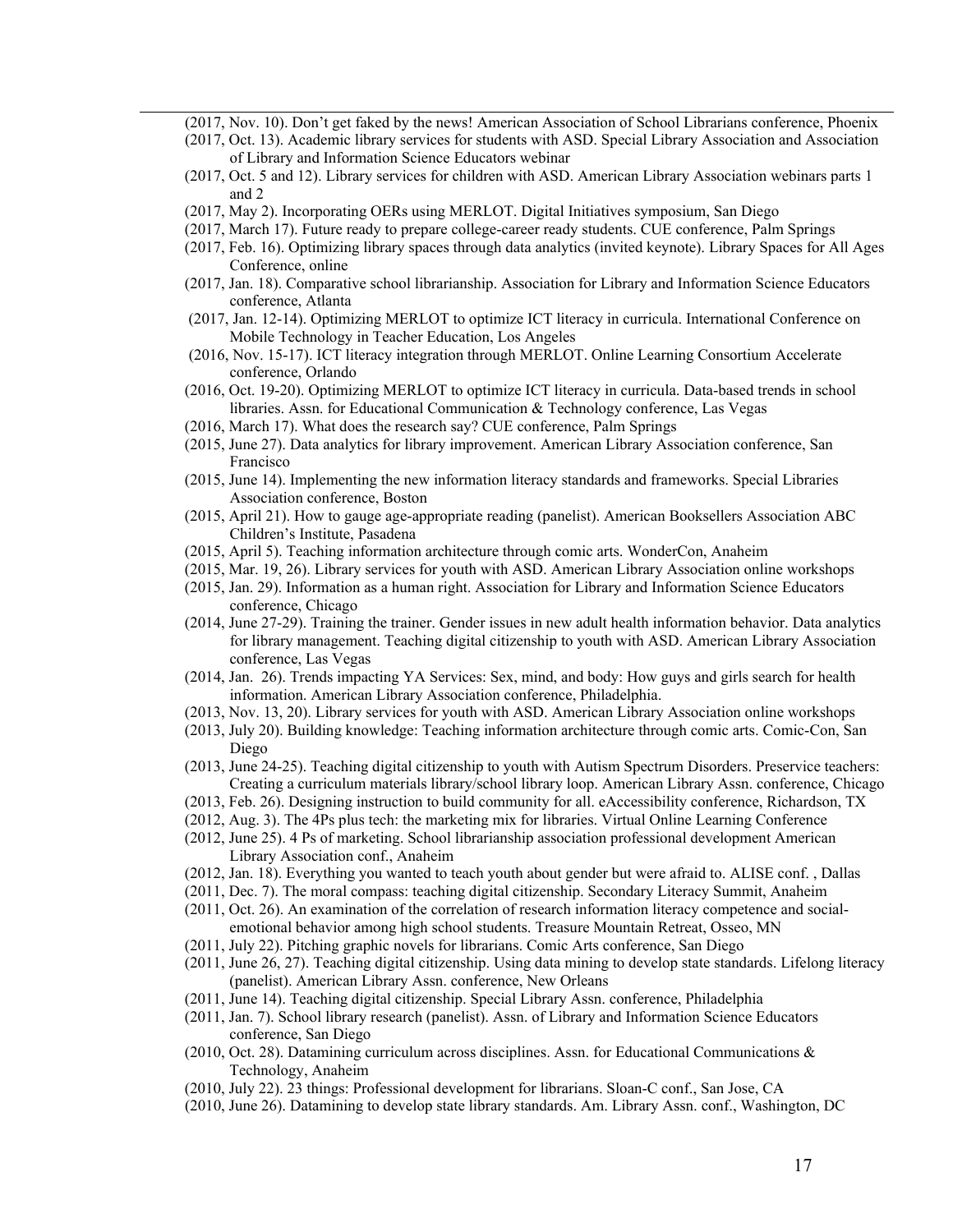- (2010, Apr. 12, 14). Improving literacy through cultural heritage websites. Culturally-sensitive learning objects. TechEd conf., Ontario
- (2010, Mar. 12). Assessing eportfolios for program improvement. Lilly-West conf., Pomona
- (2009, Nov. 4-7). Getting connected internationally. American Assn. of School Librarians conf., Charlottesville, NC
- (2009, July 10-11). Connecting with International Associations. Educational Research Trends. Using wikis in LIS education. American Library Association conference, Chicago
- (2009, June 15). Succession planning. Special Libraries Assn. conference, Washington, DC
- (2009, Apr. 16). Evaluating eportfolios. AECT conference, San Diego
- (2009, Mar. 25). Girls got game? Library elearning spaces. TechEd conference, Ontario
- (2009, Jan. 23). NCATE reviewing. American Library Assn. conference, Denver
- (2009, Jan. 22). Connecting internationally. Assn. for Lib. And Info. Sci. Educators conf., Denver
- (2009, Jan. 15). Tech GURLs. National High School Assn. conf., Monterey, CA
- (2008, June 28). Library services to children with autism. WebGURLs. American Library Assn. conf., Anaheim, CA
- (2008, Apr. 29). Predictors for success: hiring and developing library professionals. ACRL conference, online
- (2008, Apr. 18). Using case studies to foster ethical behavior. WASC AR conference, San Diego
- (2008, Apr. 14). TechGRRLS: Engaging teenage girls in technology. TechEd conf., Ontario
- (2007, Oct. 26). Value-added electronic resource collection development. Assn. for Educational Communications and Technology conf., Ontario CA
- (2007, Oct. 24). Gender equity in visual literacy. American Assn. of School Librarians conf., Reno
- (2007, June 22). Ejournals. YALSA research award panel. Amer. Lib. Assn. conf., Washington DC
- (2007, June 5). Education research forum. Collection development in the electronic age. Special Library Association conference, Denver
- (2007, Mar. 17). Literacy for children with autism (with M. Sykes). Assn. for Supervision and Curriculum Development conference, Anaheim
- (2007, Feb. 2). School library technology-enhanced programming for K-3 children with autism (with M. Sykes). Technology, Reading and Learning Diversity conference, San Francisco.
- (2007, Jan. 17.). Optimizing teaching experiences abroad (convener and panelist). Assn. for Library and Info. Science Educators conference, Seattle
- (2006, Oct. 24). The truth is out there. Internet Librarian conference, Monterey, CA
- (2006, Oct. 12). Narrative inquiry as an assessment tool. Assn. for Educational Communications and Technology conference, Dallas
- (2006, July 5). Teens on the digital fringe. National Educational Computing conference, San Diego
- (2006, June 22). ETS Information literacy assessment. American Library Assn. conf., New Orleans
- (2006, June 13). Developing communities of practice online. Special Library Assn. conf., Baltimore
- (2006, Apr. 20). Assessment of information literacy. College and Research Libraries conf., Chicago
- (2006, April 13). Assessing information literacy. WASC conference, Irvine
- (2006, Apr. 10). WebGRRLs. American Educational Research Association conference, San Francisco
- (2006, Mar. 27, 29). The truth is out there: Visual literacy. TechEd conference, Pasadena
- (2006, Jan. 11, 13). Assessment of information literacy; Library education in Hong Kong. Association of Library and Information Science Educators conference, San Antonio
- (2004, Mar. 23). Narrative inquiry as an assessment tool. TechEd conf., Ontario, CA
- (2004, Oct. 14). Information literacy competence and social-emotional behavior among high school students. Library Research Seminar, Kansas City, MO
- (2004, Aug. 5). Narrative inquiry. MERLOT conference, Costa Mesa, CA
- (2004, June 29). Sharing your YA experience. American Library Association conference, Orlando
- (2004, June 21). Narrative inquiry; Online reference service: A teen's eyeview. National Educational Computing conference, New Orleans
- (2004, Mar. 15). Narrative inquiry as an assessment tool. Microcomputers in Ed. Conf., Tempe, AZ
- (2004, Jan. 6). Narrative inquiry as an assessment tool. Association of Library and Information Science Educators conference, San Diego
- (2003, Oct. 26). Reference service: A teen's eyeview. Research Award: Correlation between library media program implementation and student achievement. American Association of School Librarians conference, Kansas City, MO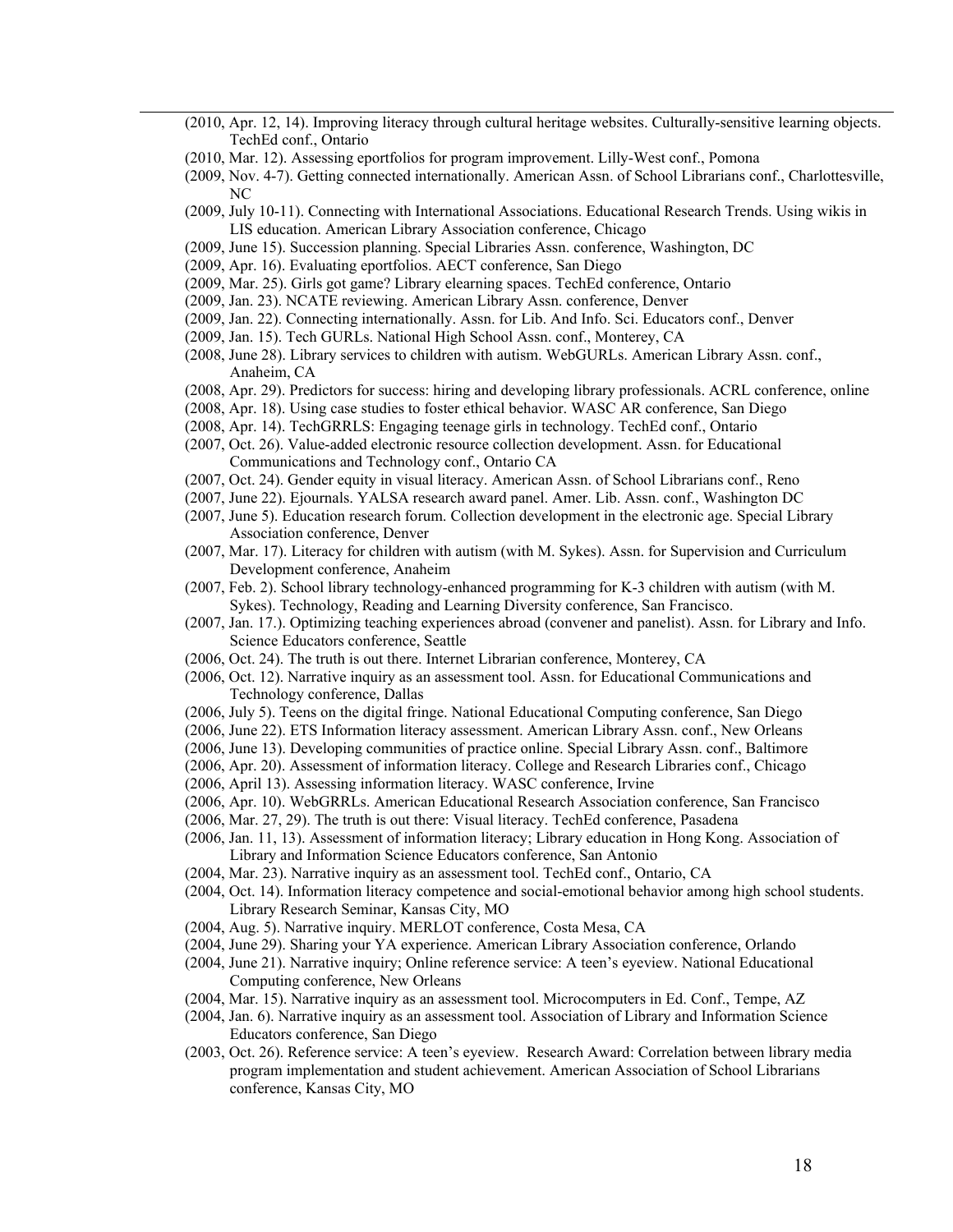- (2003, Oct. 24). Correlation between library media program implementation and student achievement. Information literacy through technology. Association of Educational Communications and Technology conference, Ontario
- (2003, July 1). Partnerships for information literacy. National Educational Computing Consortium conference, Seattle
- (2003, June 28). Assessment of library education through technology. American Association of Higher Education Assessment conference, Seattle
- (2003, June 19). Assessment of library education through technology. American Library Association conference, Toronto
- (2002, Oct. 24). Teaming with technology. Computer Using Educators conference, Sacramento
- (2002, Oct. 19). High tech/high touch. Association of Independent Liberal Arts Colleges for Teacher Education conference, San Diego
- (2002, Feb. 25-27). Interact for information literacy. TechEd conference, Long Beach
- (2001, Nov. 17). Judy Pitts Research Forum featured presentation: Building information literacy through a whole school reform action research initiative. American Association of School Librarians conference, Indianapolis
- (2001, Oct. 12). Teaming with technology. Uniting Technology & Education PT3 symposium, Reno
- (2001, Aug. 4). On-site/between-site technology incorporation. PT3 Grant conf., Washington, DC
- (2001, Mar. 26-29). Taking technology for granted. Gender & technology. TechEd conference, Ontario, CA
- (2001, Jan. 21). NCATE School Librarianship Preparation Program Standards. American Library Association conference, Washington, DC
- (2001, Jan.18). 7 ways to BlackBoard. Assn. of Library & Info. Science Educators conference, Washington, DC.
- (2000, Oct. 28-30). Partnerships with technology. Computer Using Educators conf., Sacramento

(2000, Mar. 26-28). 24/7 library Service. Gender issues in technology. TechEd conference, Palm Springs 10 other national presentations prior to 2000

#### *State:*

- (2021, May 13). Youth online health literacy and libraries. Calif. Library Assn. conference (virtual)
- (2021, May 4). Fake news, real curriculum. Teach LA conference (virtual)
- (2021, Mar. 20, 21). Numbers lie! Data literacy and fake news. Preparing K-8 teachers in computational thinking. CUE conference (virtual)
- (2021, Feb. 19). Data literacy and fake news. Calif. School Library Assn. conference (virtual)
- (2020, Nov. 15). Want to succeed in college? Think Teacher Librarian! CSLA conference (virtual)
- (2020, Oct. 23). From research to practice and back. With S. McGriff. CUE conference (virtual)
- (2020, July 30). Peer teaching for student engagement. LiLi conference (virtual)
- (2020, July 28). Optimizing MERLOT in partnership to optimize ICT integration into the curriculum. Leveraging fake news to develop multiple Literacies. California State Tech Connect conference (virtual)
- (2020, Mar. 19). Visual literacy through fake news. CUE conference (virtual)
- (2020, Feb. 8). Literacy through comic arts. California School Library Association conference. City of Industry
- (2019, Oct 26). Fighting fake news with youth: share your super powers. OERS\_ the librarian's role in
	- education. California Library Association conference, Pasadena
- (2019, Feb. 5). Swedish school libraries. Go glocal. California School Library Association conference. City of Industry
- (2017, Oct. 23). Situating open educational resources for CSU faculty and student success learning (with Leslie Kennedy). Open Access conference, San Jose.
- (2017, Feb. 2) Assessment >> Analysis >> Action! Improving your school library's value. California School Library Association conference, Rohnert Park
- (2016, Nov. 4). College-career ready students: what's the library's role? California Library Association conference, Sacramento
- (2016, Feb. 6). Optimizing MERLOT for optimal learning. Ready to get students college/career ready? California School Library Association conference, San Diego
- (2015, Nov. 6). Library of Congress Literacy Awards. California Library Association conference, Pasadena
- (2015, Oct. 30). Teaching STEM through comic arts. Getting elementary teachers tech ready. STEM Symposium, Anaheim
- (2015, Oct. 23). Using MERLOT to integrate ICT literacy intro curriculum. Open Access Symposium, San Jose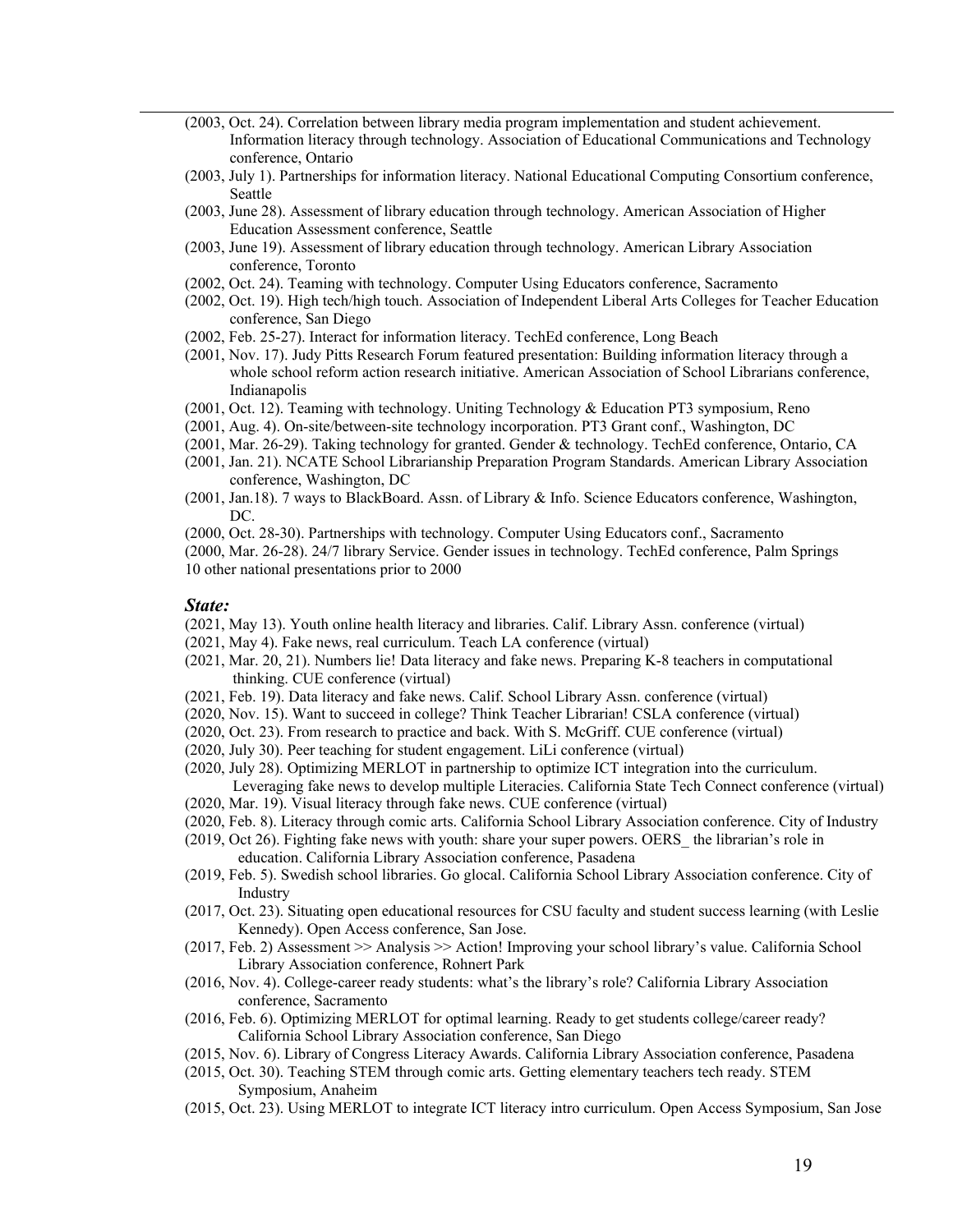- (2015, Aug. 3). Getting students college-career ready. Lifelong Information Literacy conference, Los Angeles
- (2015, Mar. 4). Autism spectrum disorders collection development. Illinois State Library conference, Springfield
- (2015, Feb. 7). Data analysis for school library improvement. Teaching information architecture through comic arts. Cal. School Library Assn. conf., San Francisco
- (2014, Oct. 18). Common Core and school librarians. Southern California Independent Booksellers Association, Los Angeles
- (2014, Sept. 23). School libraries: Helping girls take root in STEM. California STEM Symposium, San Diego
- (2014, Sep. 18). Digital citizenship. Florida libraries online workshop
- (2014, April 1). Information literacy articulation. Kansas Librarians Information Literacy Summit
- (2014, Mar. 22). Research-driven technology integration. Computer Using Educators conf., Palm Springs
- (2014, Feb. 6-8). School library advocacy. Collaborating with special needs teachers. Special Class Authorization panel. Cal. School Library Assn. conf., San Diego
- (2013, April 3). Instructional design. California Library Association online workshop
- (2013, March 26). Teaching digital citizenship to youth with ASD. Digital citizenship: librarians as information central. TICAL online summit
- (2013, Mar. 16). Teaching digital citizenship to youth with ASD. Computer Using Educators conf., Palm Springs
- (2012, Nov. 17-19). Helping students with special needs become digital citizens. Advocacy goes international. The library is dead – long live the library. Cal. School Library Assn. conf., San Jose
- (2012, Nov. 4). Reimagining teacher librarians. Cal. Library Assn. conf., San Jose
- (2012, Sept. 28). Six Sigma and libraries (with A. Safer). Special Library Association Professional Development Day, La Brea
- (2012, Mar. 17). Measure up! Using Six Sigma for library improvement. Computer Using Educators conf., Palm Springs
- (2012, Mar. 5). The library is dead; long live the library! California Association of Independent Schools Southern Regional conference, Los Angeles
- (2011, Nov. 12). Library services for youth with autism. Cal. School Library Assn. conf., Pasadena
- (2011, Nov. 13). Six Sigma and libraries. Calif. Library Assn. conf., Pasadena
- (2011, Mar. 19). State school library standards: New technology directions. Teaching digital citizenship. Computer Using Educators conference, Palm Springs
- (2010, Nov. 14). Research-based conditions for successful school library programs. What's new in technology? Starting out right: A guide for outgoing and incoming teacher librarians. Cal. School Library Assn. conf., Sacramento.
- (2010, Mar. 6). Using cultural websites to foster literacy. Computer Using Educators conf., Palm Springs
- (2009, Nov. 20-21). School libraries around the world. Library elearning spaces. Cal. School Library Assn. conf., Ontario
- (2009, Nov. 1). Whole brain teen reference service. Cal. Library Assn. conf., Pasadena
- (2009, Mar. 7). Egames and girls. Videoconferencing (with G. Warren). CUE conf., Palm Springs
- (2008, Nov. 20). Library services for youth with autism. Cal. School Library Assn. conf, Sacramento
- (2008, May 6). Whole brain teen reference service. Massachusetts Library Assn. conf., Falmouth
- (2008, Apr. 2). Cultural issues in information literacy assessment. Calif. Academic & Research Libraries conf., Santa Ana
- (2008, Mar. 7). Library services for children with autism (with M. Sykes). Computer Using Educators conference, Palm Springs
- (2007, Nov. 17). Library services for children with autism (with M. Sykes). Cal. Library Assn. conference, Ontario
- (2007, Mar. 3). Information literacy assessment using technology. Teaming with technology. Computer-Using Educators conference, Palm Springs
- (2006, Nov. 19). Collaborating with service personnel. California School Library Association conference, Sacramento
- (2006, Nov. 12). Digital inclusion for at-risk teens. Cal. Library Assn. conference, Sacramento
- (2006, Apr. 22). Assessment of information literacy. Cal. College & Research Libraries conf., Asilomar
- (2006, Apr. 13). Assessment of information literacy. WASC conference, Irvine
- (2006, Mar. 9). Aural literacy. Computer-Using Educators conference, Palm Springs
- (2005, Nov. 19). Visual literacy. California School Library Association conference, Ontario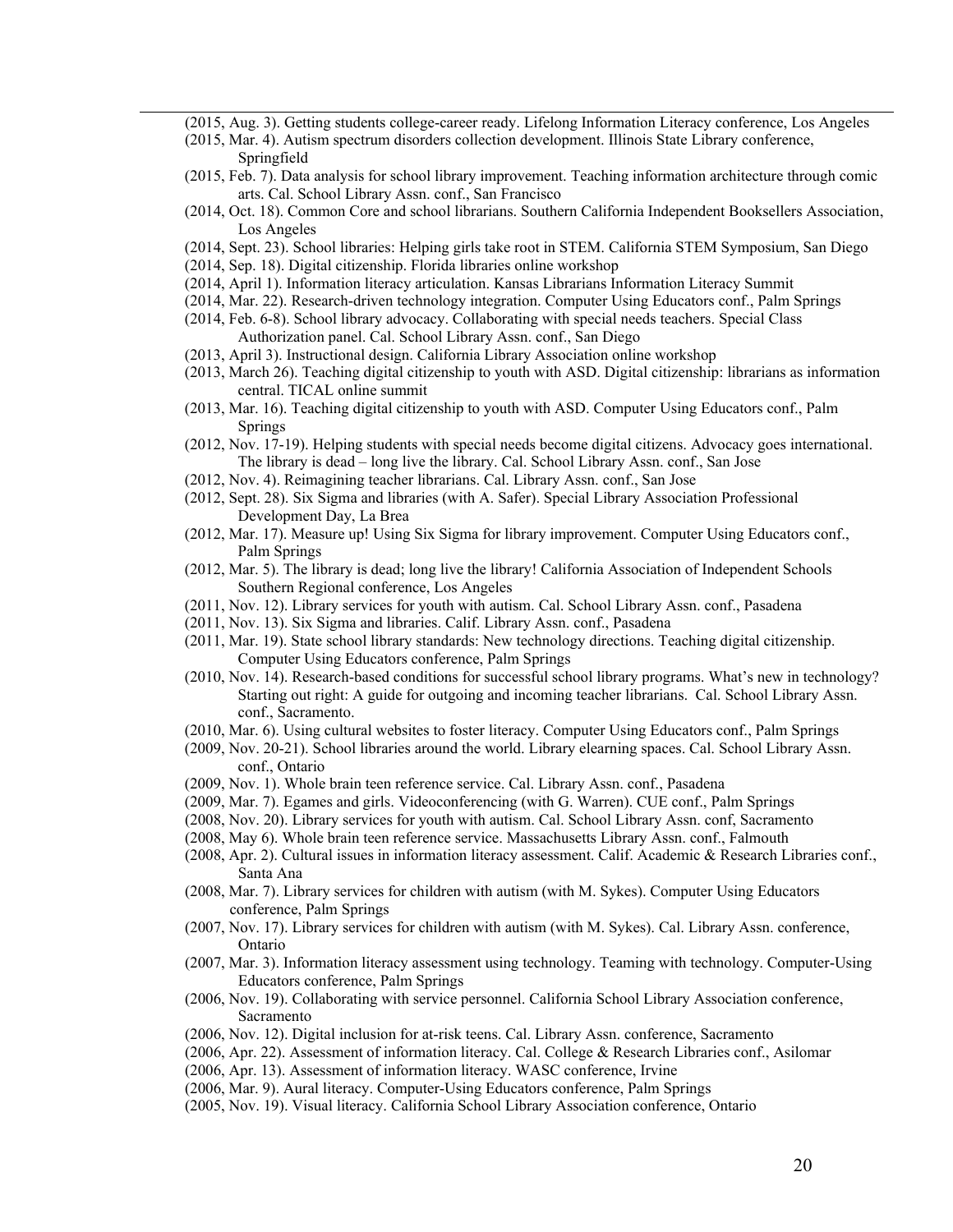- (2005, Mar. 10). Visual literacy. Teacher tools. Computer-Using Educators conference, Palm Springs
- (2004, Nov. 21). Megasites on technology for teen girls. Cal. School Library Assn. conf., Sacramento
- (2004, Mar. 18, 19). Megasites on technology for teen girls. Teens on the digital fringes. CUE conference, Palm Springs, CA
- (2003, Dec. 6). Impact of school library programs on reading. Arizona Lib. Assn. conf., Phoenix
- (2003, Nov. 17). Reference services from a teen's eye. Cal. Library Assn. conference, Ontario
- (2003, Nov. 14). Impact of school library programs on reading. Cal. School Library Assn. conf., Ontario
- (2003, May 19). Partnerships for information literacy. Computer Using Educators conf., Anaheim
- (2002, Nov. 13). Instructional design in a digital age. Sowing the seeds of literacy, reaping the riches of learning. Cal. School Library Association conference, Sacramento
- (2002, June 26). Integration for information literacy. Cal. K-16 Partnership & Student Success conference, Long Beach
- (2002, Feb. 21). Dead last or phoenixing: California's school libraries and the new information literacies. California Studies Association conference, Newport Beach
- (2001, Nov. 9). A whole school approach to information literacy. Cal. Reading Assn. conf., Ontario
- (2001, Nov. 2-5). Digital inclusion for youth services. Can you hear me? Can you see me? [with K. Dowlin]. California Library Association conference, Long Beach
- (2001, Oct. 31-Nov. 2). Information literacy through video [with H. Davidson]. Teaming with technology. Faculty development: Windows of opportunity. California School Library Association conference, Long Beach
- (2001, Oct. 26). 7 ways to BlackBoard. California Council on Teacher Ed. Conference, San Diego
- (2001, Oct. 19). Making information literacy a schoolwide reform effort. California Association for Supervision and Curriculum Development conference, Ontario
- (2001, Oct. 15-16). 7 ways to Blackboard. Using partnerships and technology to teach information literacy. California Virtual Campus conference, Huntington Beach
- (2001, Oct. 6). Keynote: Collaborating for results. Teaming with technology. Missouri Association of School Librarians conference, Camdenton
- (2001, June 20-21). Library resources for all students [panel with 4 librarians]. Technology partnerships [with C. Shimazu]. CSULB K-16 Partnership conference, Long Beach
- (2001, May 17). Taking technology for granted. Computer Using Educators conference, Anaheim
- (2000, Nov. 15-17). Gender equity in technology. Teaming with technology. Cooperative learning activities. Virtual homework. Cal. School Library Association conference, Santa Clara
- (2000, Nov. 11-13). From recruitment to continuing education [with 3 library school faculty]. Youth as tech leaders [panel moderator]. @Online staff development [with A Kobe]. California Library Association conference, Santa Clara

31 other state presentations prior to 2000;

more than a hundred regional and local presentations

#### **• Consulting and Evaluation:**

- (2020- ). Bring Me A Book consultant
- (2018- ). Reading Nation ILMS initiative advisor
- (2018- ). California State Department of Education SB 830 consultant

(2018). University of Borås librarianship program consultant

(2017-18). Center for Media Literacy consultant

(2017-19) Open Polytechnic University (Auckland NZ) developer of 2 LIS courses

(2015). California State career-college readiness curriculum consultant

(2014-17). University of the West Indies thesis external examiner

(2013-21). Library of Congress Literacy Awards (American Award Chair, Best Practices Chair)

(2012-17). IFLA School library association advocacy training manual and workshops

(2012- ). American Library Association Committee on Accreditation

(2011). Honduras library science master's degree development for the National Pedagogical University (Fulbright specialist)

(2010-11). California Commission on Teacher Credentialing teacher librarian program advisory panel (2010-14). University of Malaya dissertation external examiner

(2009-10). California State Department of Education library standards steering committee

(2009). Orange County Department of Education digital citizenship and video conferencing consultant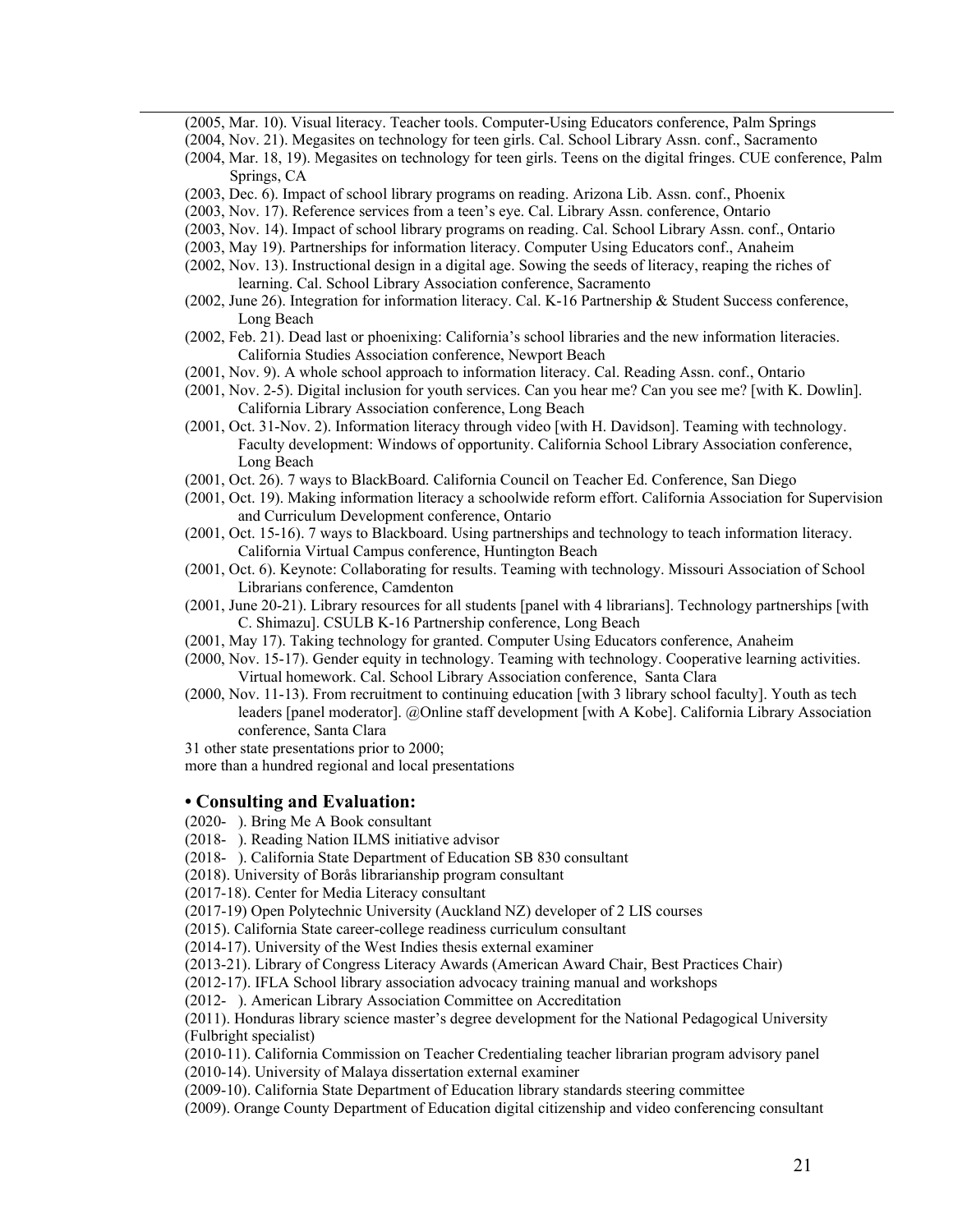(2008-12). Concordia University (Canada) ISIS information literacy grant consultant (2008-9) Long Beach Unified School District EETT grant consultant and in-service presenter (2007). Learning spaces report for CSU Pomona (2006, 2008). Brazil Fulbright specialist (2005-7). Hong Kong University. Diploma of Teacher Librarianship External Evaluator (2005). California Technical Assistance Project Grant Reviewer (2004-6). California Distinguished Schools Program Reviewer (2004). California Community Learning Center Grant Reviewer (2004). California Educational Excellence through Technology Grant Reviewer (2003- ). NCATE American Association for School Librarians Accreditation Reviewer (2003). Institute of Museum and Library Services Grant Reviewer (2003). Evaluator of *EthnoQuest* program, CSU San Bernadino (2001-2). Digital and Information Literacy video series, KOCE (1999). Digital High School Reader (1998-1999). School library services, Marin County Grand Jury (1997-1999). Bay Area School Reform Collaborative Steering Comm., Reviewer/Reader (1997-1998) Tomales High School

- (1997) Alliance Francaise School
- (1984, 1987) Marin County Office of Education

## **Professional Memberships**

- **American Library Association** (UNESCO Information Literacy publication US Cochair; AASL/ACRL Information Literacy Cochair; ACRL Information Literacy Standards Revision TF member; International Relations RT Literacy Liaison; ACRL Information Literacy Standards Comm.; ACRL Higher Education Comm.; Disabilities Assembly Representative; Reference Books Comm.; American Assn. Of School Librarians (AASL) Regional Director, Educators of Library Media Specialists Section President; NCATE Committee, Technology Pathfinder Award Comm.; Research Award Comm.; Chair Intl. Relations TF; Young Adult Library Services Association Board of Directors; Committee Chair for Computer Applications, Research, Media Selection and Usage; Reference Books Bulletin Board member; AASL and YALSA Publications Committees; Web comm.; presenter; author)
- **Association of Library and Information Science Educators** (International Education SIG Chair; Gender SIG Chair; School Libraries SIG Co-Chair; Research, Nominations, Membership, Awards Committees; presenter)
- **International Association of School Librarianship** (international conference chair, VP Association Relations; Library Education SIG Chair; Information Literacy SIG Chair; Asst. Editor; presenter)
- **International Federation of Library Associations** (School Libraries Section Chair, Representative and Editor; Literacy and Reading Section Representative and Editor)
- **Special Library Association** (Education Division Chair, PD Coordinator, Journal Editor; Chapter Editor)
- **Phi Beta Delta** honor society for international scholars (National Historian, Alpha Chapter President and Treasurer)
- **Computer Using Educators** (Library Media Educators SIG Chair; Higher Education SIG Chair; Conference Steering Committee; presenter; author)
- **Association of Educational Communications and Technology** (state representative; presenter)
- **Catholic Library Association** (High School Section Chair, Board; Editor; presenter)
- **California Library Association** (Children and Young Adult Section President; Information Technology Section President; Editor; Assembly member; Continuing Ed. Comm., Research/Publications Chair; Conf. planning committee; presenter)
- **California School Library Association** (Foundation President and Secretary; V-P Organization; Research Comm. Chair; Committee for Standards Integration Chair; Section Newsletter and Journal editor; Conference planning committee; presenter)

#### **Awards**